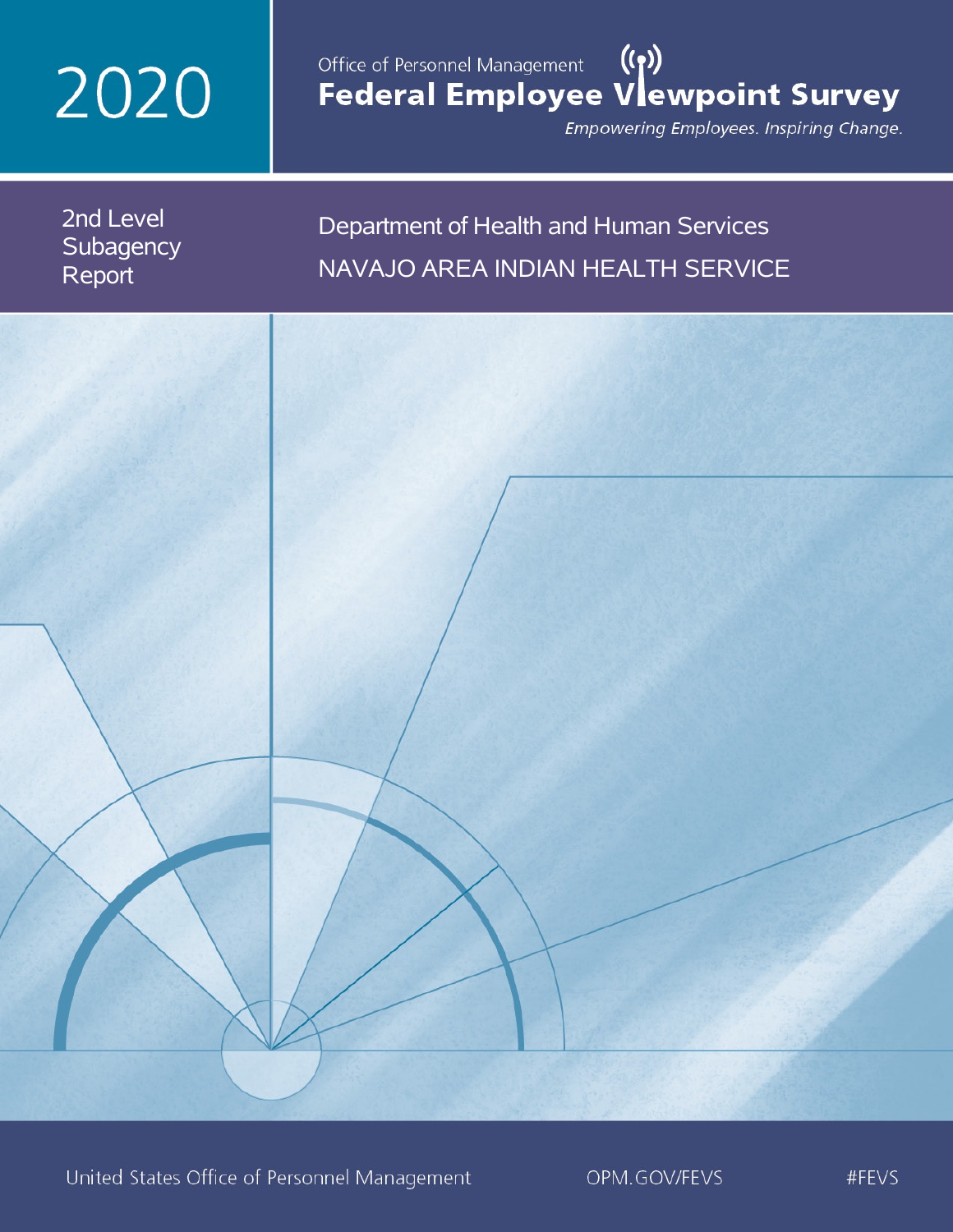# **Department of Health and Human Services NAVAJO AREA INDIAN HEALTH SERVICE** *2nd Level Subagency Report*

This 2020 OPM Federal Employee Viewpoint Survey Report provides summary results for the core FEVS, telework, work-life, and demographic items for your subagency, including comparisons to your department or agency.

## **Response Summary**

| <b>Organizations</b>                     | <b>Surveys</b><br>Completed | <b>Response</b><br>Rate |
|------------------------------------------|-----------------------------|-------------------------|
| Governmentwide                           | 624.800                     | 44.3%                   |
| Department of Health and Human Services  | 50,393                      | 70.6%                   |
| Indian Health Service                    | 7,101                       | 54.7%                   |
| <b>NAVAJO AREA INDIAN HEALTH SERVICE</b> | 1,740                       | $47.0\%$                |

## **Top 10 Positive & Negative Items and Leading & Trailing Your Comparison Group**

These sections provide high level information on how your sub-agency is doing.

## **Main Report Results**

The results include response percentages for each survey item. The definitions for the Positive, Neutral, and Negative response percentages vary in the following ways across the three primary response scales used in the survey:

Positive: *"Strongly Agree* and *Agree"* or *"Very Satisfied* and *Satisfied"* or *"Very Good* and *Good"* Neutral: *"Neither Agree nor Disagree"* or *"Neither Satisfied nor Dissatisfied"* or *"Fair"* Negative: *"Disagree* and *Strongly Disagree"* or *"Dissatisfied* and *Very Dissatisfied"* or *"Poor* and *Very Poor"*

Positive, Neutral, and Negative percentages are based on the total number of responses (N) that are in these three categories. The number of *Do Not Know (DNK), Choose Not to Participate, Not Available to me,* or *Unaware of Programs* responses, where applicable, is listed separately.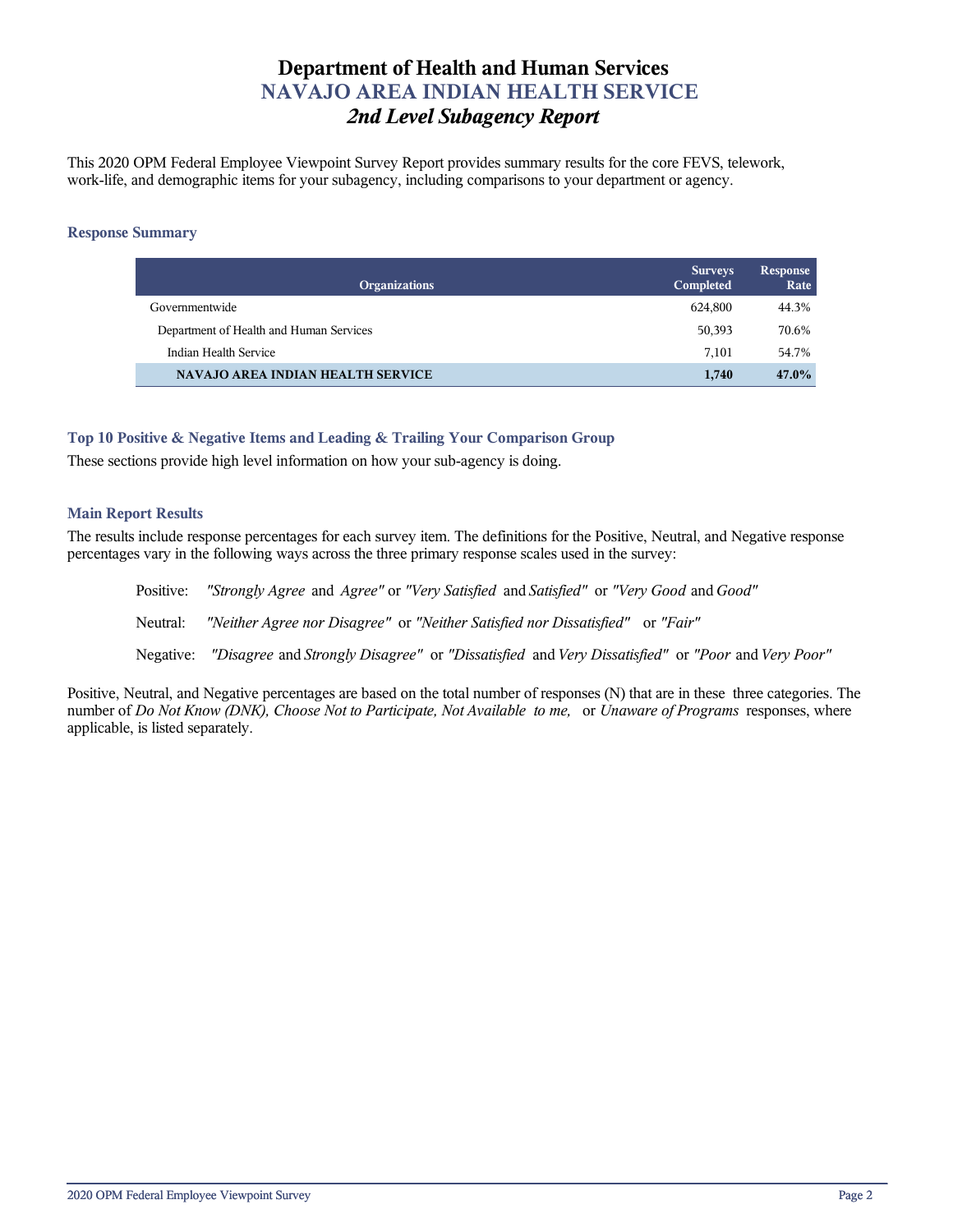## **Top 10 Positive & Negative Items**

The figures below highlight the top 10 positive and negative results from the survey to help you quickly identify the most positive and most negative aspects of the organizational environment (only items 1 to 10 and 12 to 38 are included). Use this snapshot as a quick reference or overview of your OPM FEVS results.

## *Highest Percent Positive*

| 86.7% | I know what is expected of me on the job.<br>(Q4)                                                                |
|-------|------------------------------------------------------------------------------------------------------------------|
| 84.5% | I know how my work relates to the agency's<br>goals. $(Q7)$                                                      |
| 71.3% | Considering everything, how satisfied are.<br>you with your job? (Q36)                                           |
| 70.6% | My work gives me a feeling of personal<br>accomplishment. (Q3)                                                   |
| 70.0% | My workload is reasonable. (Q5)                                                                                  |
| 69.6% | My talents are used well in the workplace.<br>(Q6)                                                               |
| 69.3% | My work unit has the job-relevant<br>knowledge and skills necessary to<br>accomplish organizational goals. (Q13) |
| 66.2% | My supervisor treats me with respect. $(Q23)$                                                                    |

- 64.8% The people I work with cooperate to get the job done. (Q9)
- 64.3% Employees are protected from health and safety hazards on the job. (Q15)

## *Highest Percent Negative*

- 40.1% In my work unit, steps are taken to deal with a poor performer who cannot or will not improve. (Q10)
- 34.2% Employees are recognized for providing high quality products and services. (Q14)
- 33.3% In my organization, senior leaders generate high levels of motivation and commitment in the workforce. (Q26)
- 32.4% In my work unit, differences in performance are recognized in a meaningful way. (Q12)
- 31.0% Managers promote communication among different work units (for example, about projects, goals, needed resources). (Q29)
- 29.6% How satisfied are you with the recognition you receive for doing a good job? (Q35)
- 27.3% Managers communicate the goals of the organization. (Q28)
- 26.8% My organization's senior leaders maintain high standards of honesty and integrity. (Q27)
- 26.7% How satisfied are you with the information you receive from management on what's going on in your organization? (Q34)
- 26.1% I believe the results of this survey will be used to make my agency a better place to work. (Q18)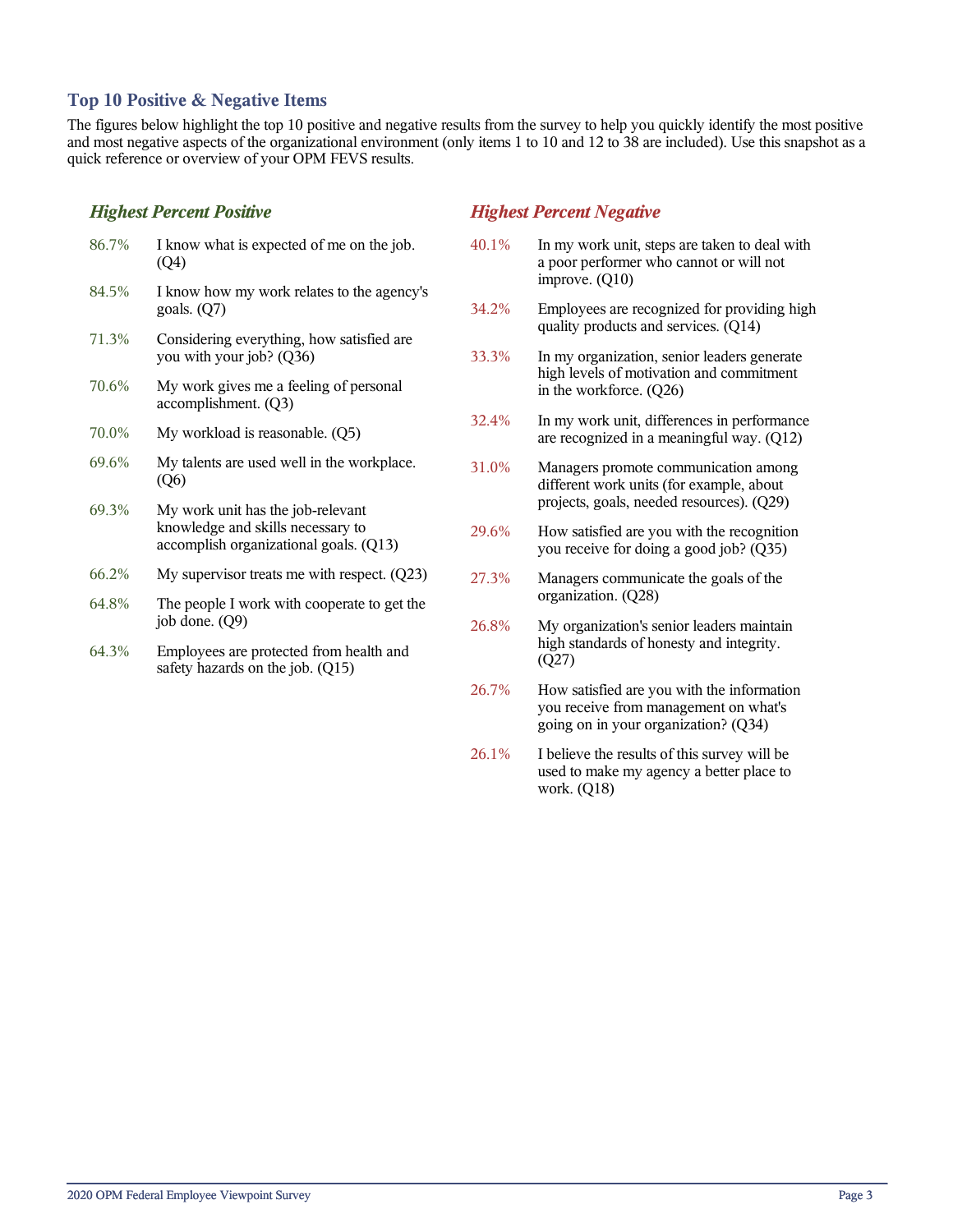# **Leading Your Comparison Group**

The figure below allows you to see where your subagency results are higher than your comparison group (Indian Health Service) average (only items 1 to 10 and 12 to 38 are included). Only survey items with differences of 3 percentage points or more from your comparison group average are displayed. If your subagency has more than 10 items that are higher than the average, only the 10 items with the greatest differences are shown. An '\*' in % Positive Response represents a percentage less than 8.

|  | NAVAJO AREA INDIAN HEALTH SERVICE |
|--|-----------------------------------|
|--|-----------------------------------|

Indian Health Service

| <b>Survey Item</b>              | % Positive Response | <i>Difference</i> |
|---------------------------------|---------------------|-------------------|
|                                 | 70.0%               | $+3.6$            |
| My workload is reasonable. (Q5) | 66.4%               |                   |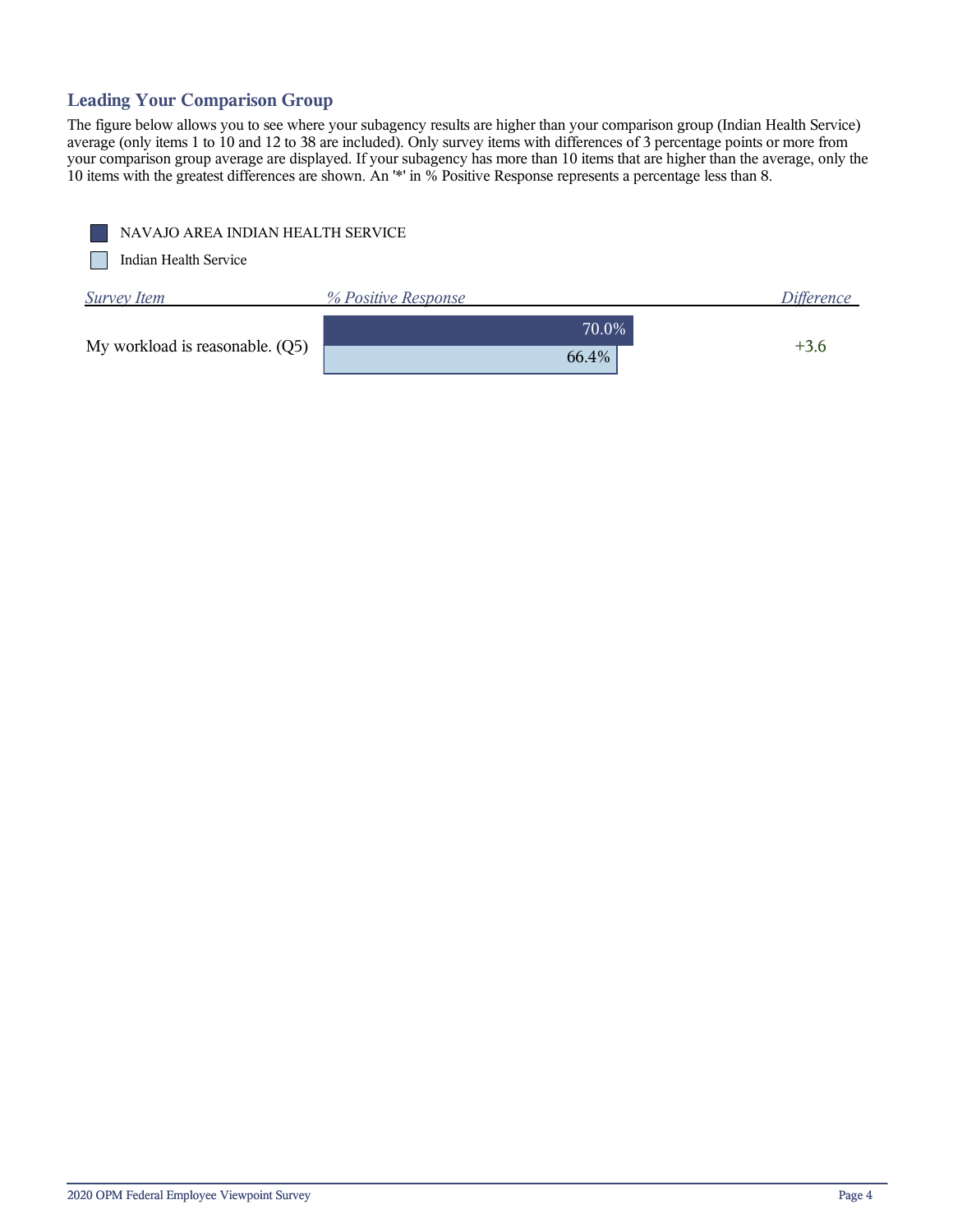## **Trailing Your Comparison Group**

The figure below allows you to see where your subagency results are lower than your comparison group (Indian Health Service) average (only items 1 to 10 and 12 to 38 are included). Only survey items with differences of 3 percentage points or more from your comparison group average are displayed. If your subagency has more than 10 items that are lower than the average, only the 10 items with the greatest differences are shown. An '\*' in % Positive Response represents a percentage less than 8.

NAVAJO AREA INDIAN HEALTH SERVICE

**The State** Indian Health Service

| <b>Survey Item</b>                                                                                                     | % Positive Response | <b>Difference</b> |
|------------------------------------------------------------------------------------------------------------------------|---------------------|-------------------|
| My supervisor supports my need to balance<br>work and other life issues. (Q19)                                         | 61.8%<br>71.7%      | $-9.9$            |
| My organization's senior leaders maintain<br>high standards of honesty and integrity.<br>(Q27)                         | 39.7%<br>49.6%      | $-9.9$            |
| Overall, how good a job do you feel is<br>being done by the manager directly above<br>your immediate supervisor? (Q30) | 44.0%<br>53.6%      | $-9.6$            |
| Supervisors in my work unit support employee<br>development. (Q21)                                                     | 55.2%<br>64.6%      | $-9.4$            |
| My supervisor listens to what I have<br>to say. $(Q22)$                                                                | 61.1%<br>70.4%      | $-9.3$            |
| Managers communicate the goals of the<br>organization. (Q28)                                                           | 44.7%<br>53.6%      | $-8.9$            |
| Senior leaders demonstrate support for<br>Work-Life programs. (Q32)                                                    | 38.8%<br>47.6%      | $-8.8$            |
| Employees are recognized for providing high<br>quality products and services. (Q14)                                    | 39.6%<br>48.3%      | $-8.7$            |
| Overall, how good a job do you feel is being<br>done by your immediate supervisor? (Q25)                               | 56.3%<br>64.9%      | $-8.6$            |
| My supervisor treats me with respect. $(Q23)$                                                                          | 66.2%<br>74.4%      | $-8.2$            |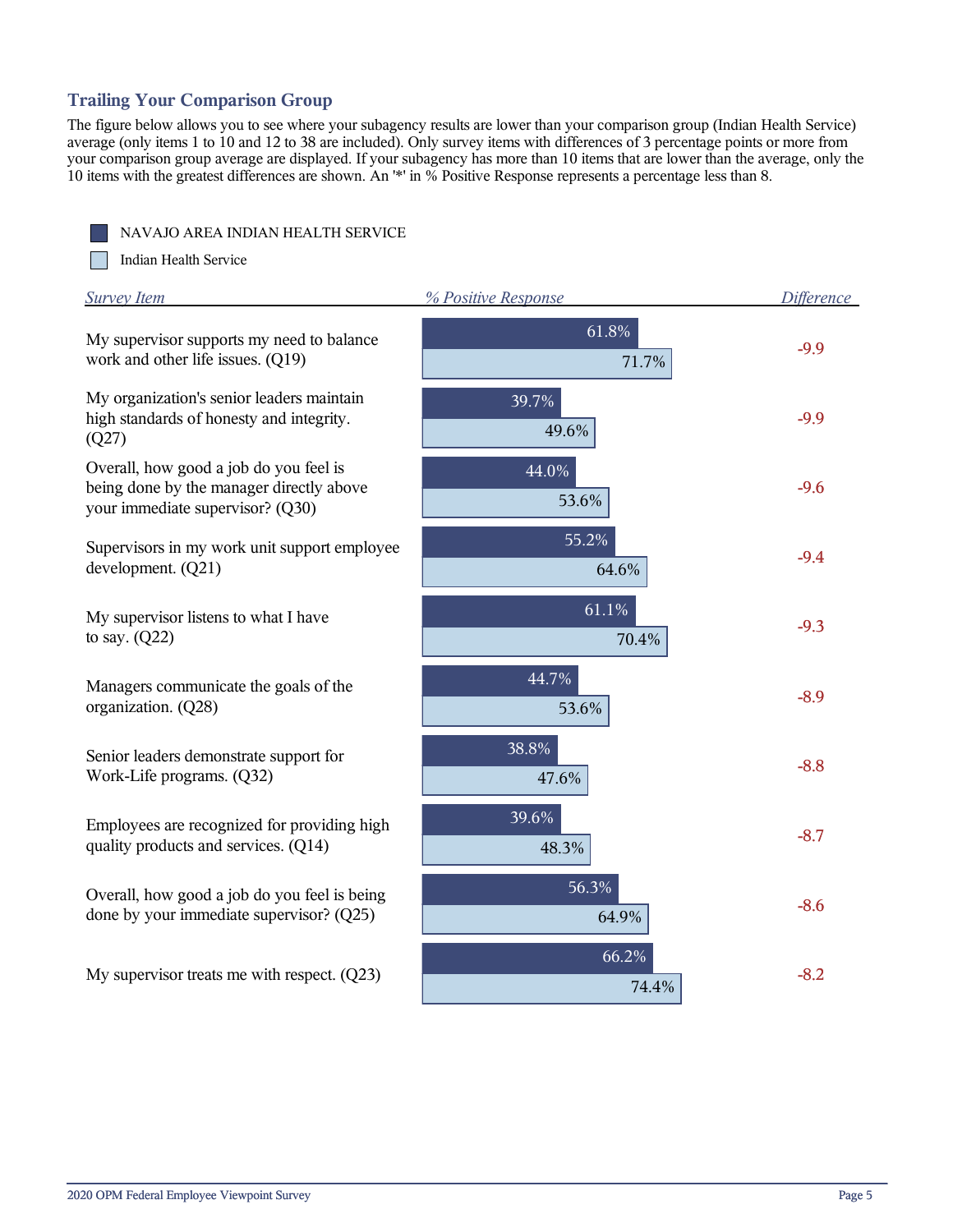# **My Work Experience**

## *1. I am given a real opportunity to improve my skills in my organization.*

| <b>Positive</b> | <b>Negative</b>                                    |
|-----------------|----------------------------------------------------|
| 69.9%           | 14.8%                                              |
| 75.8%           | 10.9%                                              |
| 64.3%           | 16.5%                                              |
| 59.0%           | 18.4%                                              |
|                 | <b>Neutral</b><br>15.2%<br>13.3%<br>19.2%<br>22.7% |

## *2. I feel encouraged to come up with new and better ways of doing things.*

| <b>Organizations</b>                    |         | <b>Positive</b> | <b>Neutral</b> | <b>Negative</b> |
|-----------------------------------------|---------|-----------------|----------------|-----------------|
| Governmentwide                          | 615.099 | 66.6%           | 15.9%          | 17.5%           |
| Department of Health and Human Services | 49.723  | 72.9%           | 14.0%          | 13.1%           |
| Indian Health Service                   | 6.994   | 61.1%           | 19.8%          | 19.1%           |
| NAVAJO AREA INDIAN HEALTH SERVICE       | 1,714   | $55.1\%$        | 23.9%          | $21.0\%$        |

## *3. My work gives me a feeling of personal accomplishment.*

| <b>Organizations</b>                     |         | <b>Positive</b> | <b>Neutral</b> | <b>Negative</b> |
|------------------------------------------|---------|-----------------|----------------|-----------------|
| Governmentwide                           | 618.334 | 74.6%           | 13.7%          | 11.7%           |
| Department of Health and Human Services  | 49,967  | 80.5%           | 11.4%          | 8.0%            |
| Indian Health Service                    | 7.003   | 74.5%           | 14.9%          | 10.6%           |
| <b>NAVAJO AREA INDIAN HEALTH SERVICE</b> | 1,720   | 70.6%           | 18.2%          | $11.1\%$        |

## *4. I know what is expected of me on the job.*

| <b>Organizations</b>                     |         | <b>Positive</b> | <b>Neutral</b> | <b>Negative</b> |
|------------------------------------------|---------|-----------------|----------------|-----------------|
| Governmentwide                           | 621.862 | 83.5%           | 9.2%           | 7.3%            |
| Department of Health and Human Services  | 50,138  | 86.0%           | 8.1%           | 5.9%            |
| Indian Health Service                    | 7.057   | 84.8%           | 8.9%           | 6.3%            |
| <b>NAVAJO AREA INDIAN HEALTH SERVICE</b> | 1,730   | 86.7%           | 8.1%           | 5.2%            |

#### *5. My workload is reasonable.*

| <b>Organizations</b>                     |         | <b>Positive</b> | <b>Neutral</b> | <b>Negative</b> | <b>DNK</b><br>(N) |
|------------------------------------------|---------|-----------------|----------------|-----------------|-------------------|
| Governmentwide                           | 619.493 | 66.7%           | 12.7%          | 20.6%           | 931               |
| Department of Health and Human Services  | 50.052  | 67.6%           | 12.7%          | 19.7%           | 60                |
| Indian Health Service                    | 7.048   | 66.4%           | 14.0%          | 19.6%           | 11                |
| <b>NAVAJO AREA INDIAN HEALTH SERVICE</b> | 1.725   | 70.0%           | 13.1%          | 16.8%           | 局                 |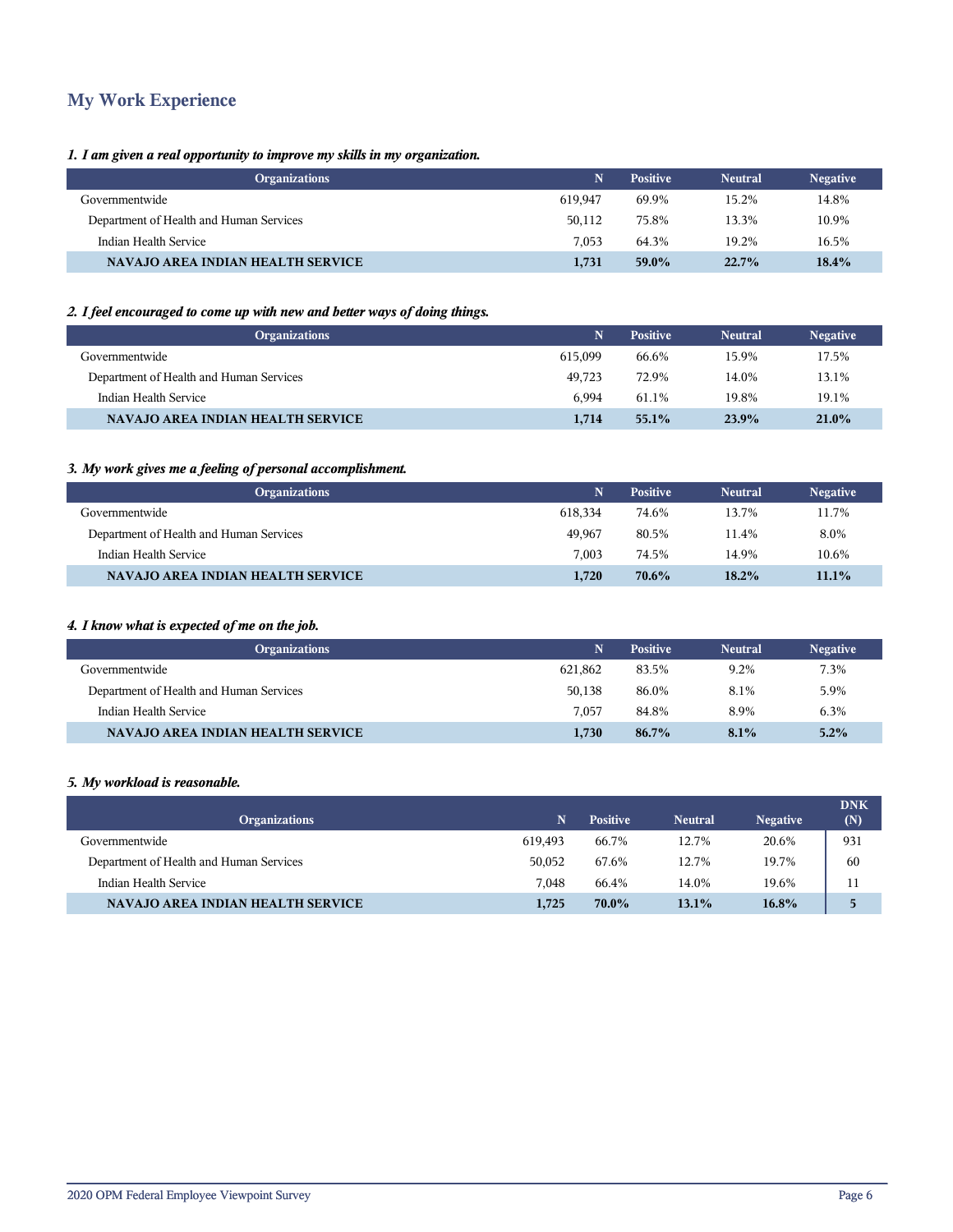# **My Work Experience (continued)**

## *6. My talents are used well in the workplace.*

| <b>Organizations</b>                     |         | <b>Positive</b> | <b>Neutral</b> | <b>Negative</b> | <b>DNK</b><br>(N) |
|------------------------------------------|---------|-----------------|----------------|-----------------|-------------------|
| Governmentwide                           | 611,287 | 65.9%           | 15.3%          | 18.8%           | 1,541             |
| Department of Health and Human Services  | 49.454  | 70.5%           | 14.4%          | 15.1%           | 89                |
| Indian Health Service                    | 6.969   | 68.9%           | 16.7%          | 14.4%           | 21                |
| <b>NAVAJO AREA INDIAN HEALTH SERVICE</b> | 1.722   | $69.6\%$        | $17.5\%$       | 12.9%           |                   |

## *7. I know how my work relates to the agency's goals.*

| <b>Organizations</b>                     | N.      | <b>Positive</b> | <b>Neutral</b> | <b>Negative</b> | <b>DNK</b><br>(N) |
|------------------------------------------|---------|-----------------|----------------|-----------------|-------------------|
| Governmentwide                           | 618.591 | 87.1%           | 7.9%           | 5.0%            | 1,479             |
| Department of Health and Human Services  | 49.901  | 89.9%           | 6.7%           | 3.4%            | 102               |
| Indian Health Service                    | 7.005   | 86.5%           | 9.9%           | 3.7%            | 25                |
| <b>NAVAJO AREA INDIAN HEALTH SERVICE</b> | 1,717   | 84.5%           | 11.8%          | $3.7\%$         | 8                 |

#### *8. I can disclose a suspected violation of any law, rule or regulation without fear of reprisal.*

| <b>Organizations</b>                     | N       | <b>Positive</b> | <b>Neutral</b> | <b>Negative</b> | <b>DNK</b><br>(N) |
|------------------------------------------|---------|-----------------|----------------|-----------------|-------------------|
| Governmentwide                           | 604.744 | 68.5%           | 16.1%          | 15.4%           | 18,046            |
| Department of Health and Human Services  | 48.101  | 67.7%           | 17.8%          | 14.5%           | 2,074             |
| Indian Health Service                    | 6.953   | 59.3%           | 19.8%          | 20.9%           | 120               |
| <b>NAVAJO AREA INDIAN HEALTH SERVICE</b> | 1.709   | $55.6\%$        | 22.8%          | 21.6%           | 25                |

# **My Work Unit**

## *9. The people I work with cooperate to get the job done.*

| <b>Organizations</b>                     |         | <b>Positive</b> | <b>Neutral</b> | <b>Negative</b> |
|------------------------------------------|---------|-----------------|----------------|-----------------|
| Governmentwide                           | 623.646 | 84.1%           | 8.5%           | 7.4%            |
| Department of Health and Human Services  | 50.280  | 86.2%           | 7.7%           | 6.2%            |
| Indian Health Service                    | 7.090   | 70.8%           | 15.3%          | 13.9%           |
| <b>NAVAJO AREA INDIAN HEALTH SERVICE</b> | 1,739   | 64.8%           | 19.3%          | $16.0\%$        |

#### *10. In my work unit, steps are taken to deal with a poor performer who cannot or will not improve.*

| <b>Organizations</b>                     | N.      | <b>Positive</b> | <b>Neutral</b> | <b>Negative</b> | <b>DNK</b><br>(N) |
|------------------------------------------|---------|-----------------|----------------|-----------------|-------------------|
| Governmentwide                           | 540.222 | 42.3%           | 27.5%          | 30.2%           | 83,418            |
| Department of Health and Human Services  | 42,095  | 46.8%           | 28.8%          | 24.4%           | 8,163             |
| Indian Health Service                    | 6.636   | 35.6%           | 27.4%          | 37.0%           | 455               |
| <b>NAVAJO AREA INDIAN HEALTH SERVICE</b> | 1,619   | $30.2\%$        | 29.7%          | $40.1\%$        | 118               |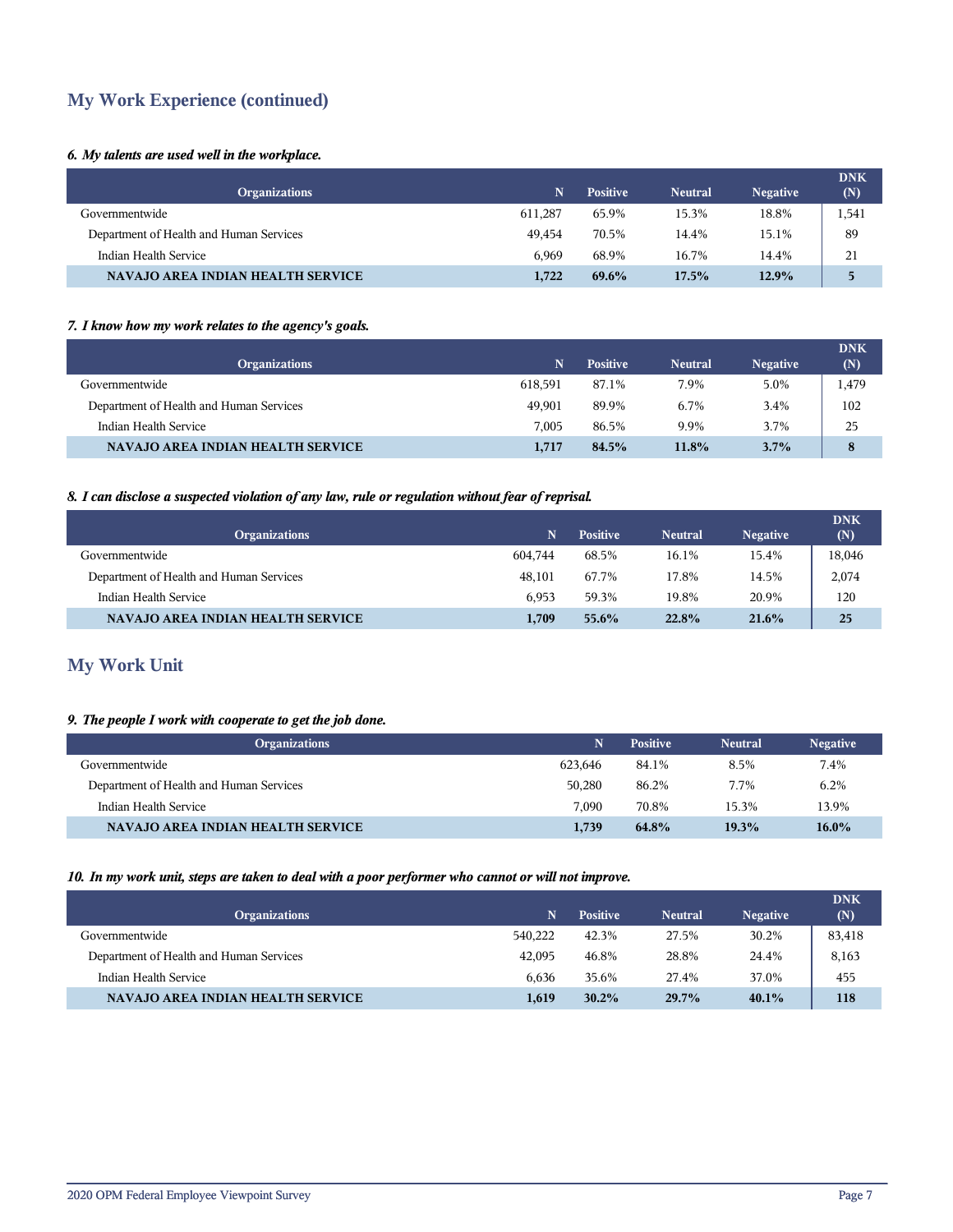# **My Work Unit (continued)**

## *11. In my work unit poor performers usually:*

| <b>Organizations</b>                     |         | Remain<br>In Work<br><b>Unit And</b><br>Improve<br>N Over Time | Remain<br>In Work<br><b>Unit And</b><br><b>Continue</b><br>To<br>Under-<br>Perform | Leave<br><b>Work Unit-</b><br><b>Removed</b><br><sub>or</sub><br><b>Transferred</b> | Leave<br>Work<br>Unit-<br>Quit | No Poor<br>Performers In<br><b>Work Unit</b> | Do Not<br><b>Know</b><br>(N) |
|------------------------------------------|---------|----------------------------------------------------------------|------------------------------------------------------------------------------------|-------------------------------------------------------------------------------------|--------------------------------|----------------------------------------------|------------------------------|
| Governmentwide                           | 479,951 | 18.6%                                                          | 49.3%                                                                              | 9.3%                                                                                | 2.0%                           | 20.8%                                        | 143,690                      |
| Department of Health and Human Services  | 37,049  | 21.2%                                                          | 41.6%                                                                              | 9.7%                                                                                | 2.6%                           | 24.8%                                        | 13,199                       |
| Indian Health Service                    | 5.697   | 19.8%                                                          | 57.0%                                                                              | 5.9%                                                                                | 2.7%                           | 14.5%                                        | 1,393                        |
| <b>NAVAJO AREA INDIAN HEALTH SERVICE</b> | 1,325   | 18.7%                                                          | 61.7%                                                                              | 5.2%                                                                                | 2.0%                           | 12.3%                                        | 412                          |

## *12. In my work unit, differences in performance are recognized in a meaningful way.*

| <b>Organizations</b>                     | 'N.     | <b>Positive</b> | <b>Neutral</b> | <b>Negative</b> | <b>DNK</b><br>(N) |
|------------------------------------------|---------|-----------------|----------------|-----------------|-------------------|
| Governmentwide                           | 574.692 | 50.9%           | 25.0%          | 24.1%           | 48,809            |
| Department of Health and Human Services  | 45.977  | 57.1%           | 23.3%          | 19.6%           | 4,281             |
| Indian Health Service                    | 6.810   | 42.8%           | 27.8%          | 29.4%           | 277               |
| <b>NAVAJO AREA INDIAN HEALTH SERVICE</b> | 1,671   | 38.7%           | $29.0\%$       | 32.4%           | 66                |

## *13. My work unit has the job-relevant knowledge and skills necessary to accomplish organizational goals.*

| <b>Organizations</b>                     |         | <b>Positive</b> | <b>Neutral</b> | <b>Negative</b> | <b>DNK</b><br>(N) |
|------------------------------------------|---------|-----------------|----------------|-----------------|-------------------|
| Governmentwide                           | 618.137 | 81.9%           | 10.5%          | 7.6%            | 5,585             |
| Department of Health and Human Services  | 49.869  | 85.0%           | 9.1%           | 5.9%            | 414               |
| Indian Health Service                    | 7.025   | 73.9%           | 16.8%          | 9.4%            | 60                |
| <b>NAVAJO AREA INDIAN HEALTH SERVICE</b> | 1.724   | 69.3%           | 19.5%          | 11.2%           | 13                |

# **My Agency**

## *14. Employees are recognized for providing high quality products and services.*

| <b>Organizations</b>                     |         | <b>Positive</b> | <b>Neutral</b> | <b>Negative</b> | <b>DNK</b><br>(N) |
|------------------------------------------|---------|-----------------|----------------|-----------------|-------------------|
| Governmentwide                           | 614.057 | 64.3%           | 17.0%          | 18.8%           | 7,882             |
| Department of Health and Human Services  | 49.602  | 70.7%           | 15.0%          | 14.3%           | 579               |
| Indian Health Service                    | 6.996   | 48.3%           | 24.0%          | 27.7%           | 70                |
| <b>NAVAJO AREA INDIAN HEALTH SERVICE</b> | 1.707   | $39.6\%$        | 26.1%          | 34.2%           | 21                |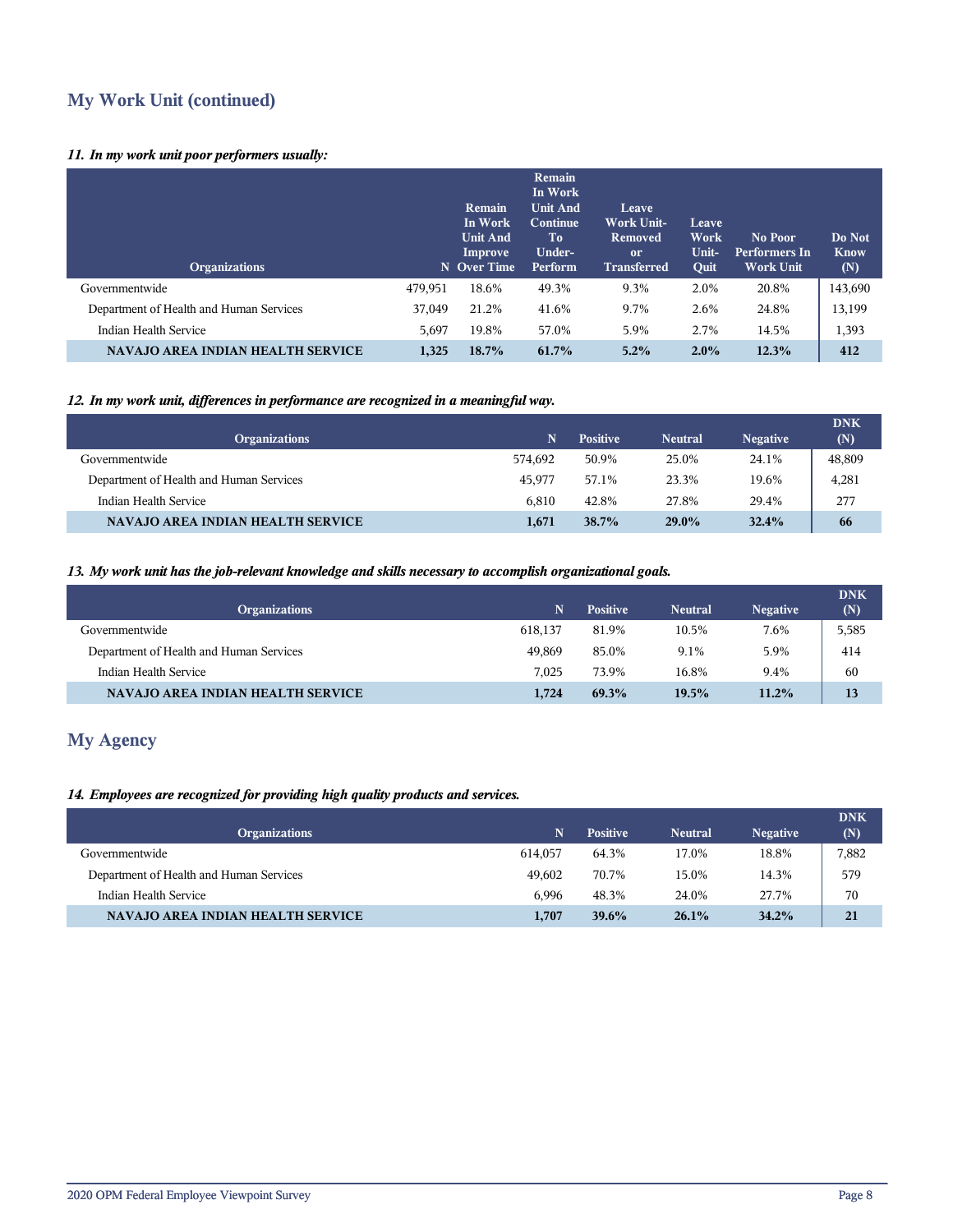# **My Agency (continued)**

## *15. Employees are protected from health and safety hazards on the job.*

| <b>Organizations</b>                     |         | <b>Positive</b> | <b>Neutral</b> | <b>Negative</b> | <b>DNK</b><br>(N) |
|------------------------------------------|---------|-----------------|----------------|-----------------|-------------------|
| Governmentwide                           | 615.590 | 77.3%           | 11.3%          | 11.4%           | 6,144             |
| Department of Health and Human Services  | 49.331  | 84.3%           | 9.4%           | 6.3%            | 795               |
| Indian Health Service                    | 7.031   | 71.1%           | 15.2%          | 13.7%           | 35                |
| <b>NAVAJO AREA INDIAN HEALTH SERVICE</b> | 1.726   | 64.3%           | 18.1%          | $17.6\%$        |                   |

## *16. My agency is successful at accomplishing its mission.*

| <b>Organizations</b>                     | N       | <b>Positive</b> | <b>Neutral</b> | <b>Negative</b> | <b>DNK</b><br>(N) |
|------------------------------------------|---------|-----------------|----------------|-----------------|-------------------|
| Governmentwide                           | 614.969 | 81.4%           | 12.5%          | 6.1%            | 7,377             |
| Department of Health and Human Services  | 49.679  | 82.8%           | 11.8%          | 5.5%            | 527               |
| Indian Health Service                    | 7.008   | 67.9%           | 22.4%          | 9.7%            | 63                |
| <b>NAVAJO AREA INDIAN HEALTH SERVICE</b> | 1,712   | $62.6\%$        | 27.1%          | 10.3%           | 18                |

## *17. I recommend my organization as a good place to work.*

| <b>Organizations</b>                    |         | <b>Positive</b> | <b>Neutral</b> | <b>Negative</b> |
|-----------------------------------------|---------|-----------------|----------------|-----------------|
| Governmentwide                          | 623.730 | 70.7%           | 17.2%          | 12.1%           |
| Department of Health and Human Services | 50.290  | 77.2%           | 14.4%          | 8.4%            |
| Indian Health Service                   | 7.092   | 64.9%           | 22.7%          | 12.4%           |
| NAVAJO AREA INDIAN HEALTH SERVICE       | 1,737   | $62.2\%$        | 24.5%          | 13.3%           |

## *18. I believe the results of this survey will be used to make my agency a better place to work.*

| <b>Organizations</b>                     | N       | <b>Positive</b> | <b>Neutral</b> | <b>Negative</b> | <b>DNK</b><br>(N) |
|------------------------------------------|---------|-----------------|----------------|-----------------|-------------------|
| Governmentwide                           | 580.828 | 42.9%           | 28.2%          | 28.8%           | 43,177            |
| Department of Health and Human Services  | 47.203  | 56.9%           | 24.4%          | 18.7%           | 3,099             |
| Indian Health Service                    | 6.644   | 47.1%           | 27.9%          | 25.0%           | 445               |
| <b>NAVAJO AREA INDIAN HEALTH SERVICE</b> | 1.625   | 47.5%           | 26.5%          | 26.1%           | 113               |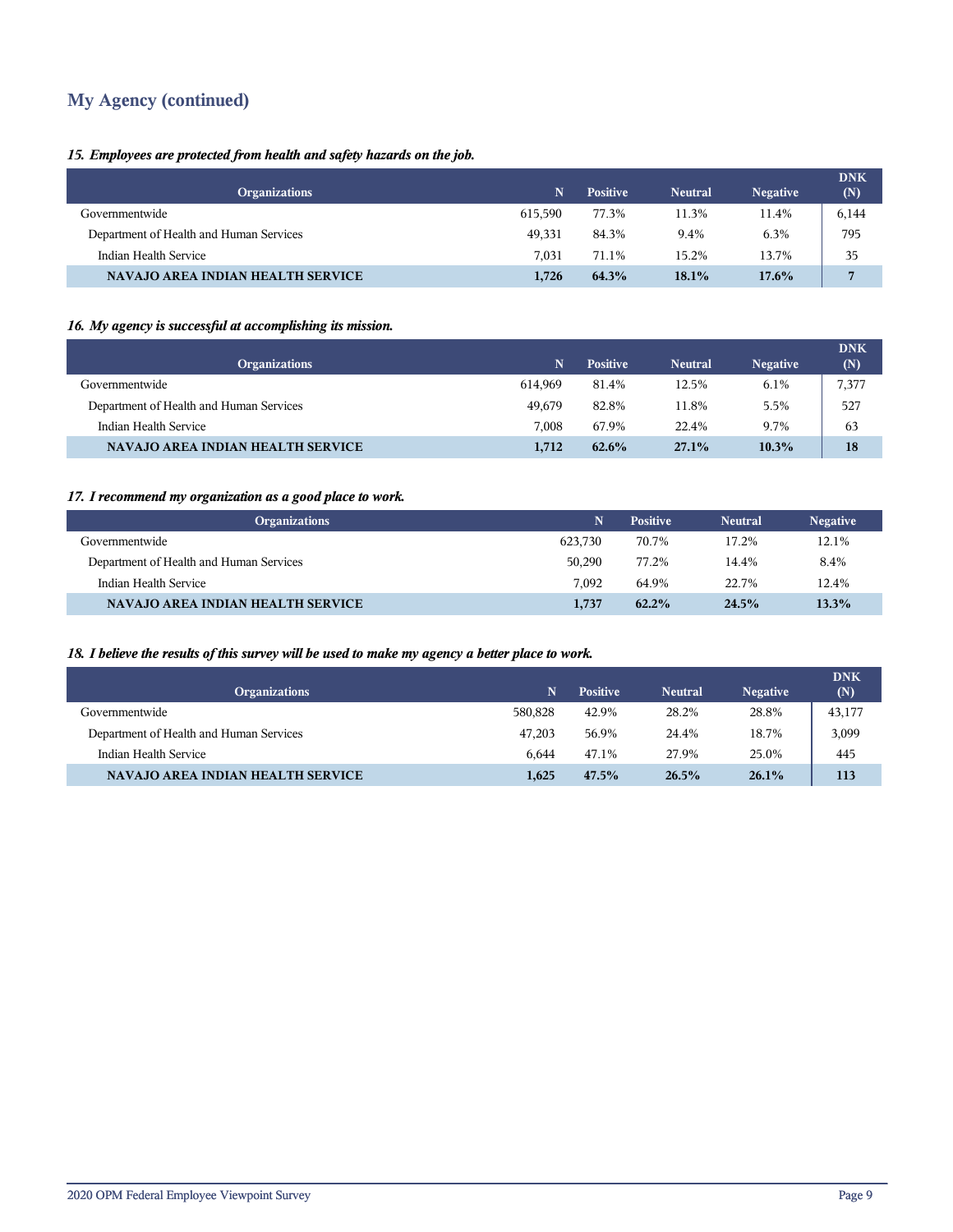# **My Supervisor**

## *19. My supervisor supports my need to balance work and other life issues.*

| <b>Organizations</b>                     | N       | <b>Positive</b> | <b>Neutral</b> | <b>Negative</b> | <b>DNK</b><br>(N) |
|------------------------------------------|---------|-----------------|----------------|-----------------|-------------------|
| Governmentwide                           | 620,352 | 84.8%           | 8.1%           | 7.1%            | 3,002             |
| Department of Health and Human Services  | 50,065  | 86.5%           | 7.1%           | 6.4%            | 214               |
| Indian Health Service                    | 7.047   | 71.7%           | 13.9%          | 14.4%           | 37                |
| <b>NAVAJO AREA INDIAN HEALTH SERVICE</b> | 1,717   | 61.8%           | 19.3%          | 18.9%           | 17                |

## *20. My supervisor is committed to a workforce representative of all segments of society.*

| <b>Organizations</b>                     | N       | <b>Positive</b> | <b>Neutral</b> | <b>Negative</b> | <b>DNK</b><br>(N) |
|------------------------------------------|---------|-----------------|----------------|-----------------|-------------------|
| Governmentwide                           | 590.535 | 78.9%           | 14.7%          | 6.4%            | 32,108            |
| Department of Health and Human Services  | 47.884  | 81.3%           | 12.6%          | 6.1%            | 2,300             |
| Indian Health Service                    | 6.820   | 65.6%           | 21.3%          | 13.1%           | 246               |
| <b>NAVAJO AREA INDIAN HEALTH SERVICE</b> | 1.662   | 57.6%           | 24.6%          | 17.9%           | 62                |

## *21. Supervisors in my work unit support employee development.*

| <b>Organizations</b>                     |         | <b>Positive</b> | <b>Neutral</b> | <b>Negative</b> | <b>DNK</b><br>(N) |
|------------------------------------------|---------|-----------------|----------------|-----------------|-------------------|
| Governmentwide                           | 616.623 | 77.8%           | 12.5%          | 9.7%            | 6,265             |
| Department of Health and Human Services  | 49.785  | 80.9%           | 10.8%          | 8.3%            | 437               |
| Indian Health Service                    | 7.011   | 64.6%           | 18.9%          | 16.5%           | 68                |
| <b>NAVAJO AREA INDIAN HEALTH SERVICE</b> | 1.716   | $55.2\%$        | 22.9%          | 21.9%           | 20                |

## *22. My supervisor listens to what I have to say.*

| <b>Organizations</b>                    |         | <b>Positive</b> | <b>Neutral</b> | <b>Negative</b> |
|-----------------------------------------|---------|-----------------|----------------|-----------------|
| Governmentwide                          | 621.769 | 82.7%           | 9.1%           | 8.1%            |
| Department of Health and Human Services | 50,108  | 83.9%           | 8.7%           | 7.4%            |
| Indian Health Service                   | 7.057   | 70.4%           | 15.7%          | 14.0%           |
| NAVAJO AREA INDIAN HEALTH SERVICE       | 1.726   | $61.1\%$        | 21.2%          | $17.7\%$        |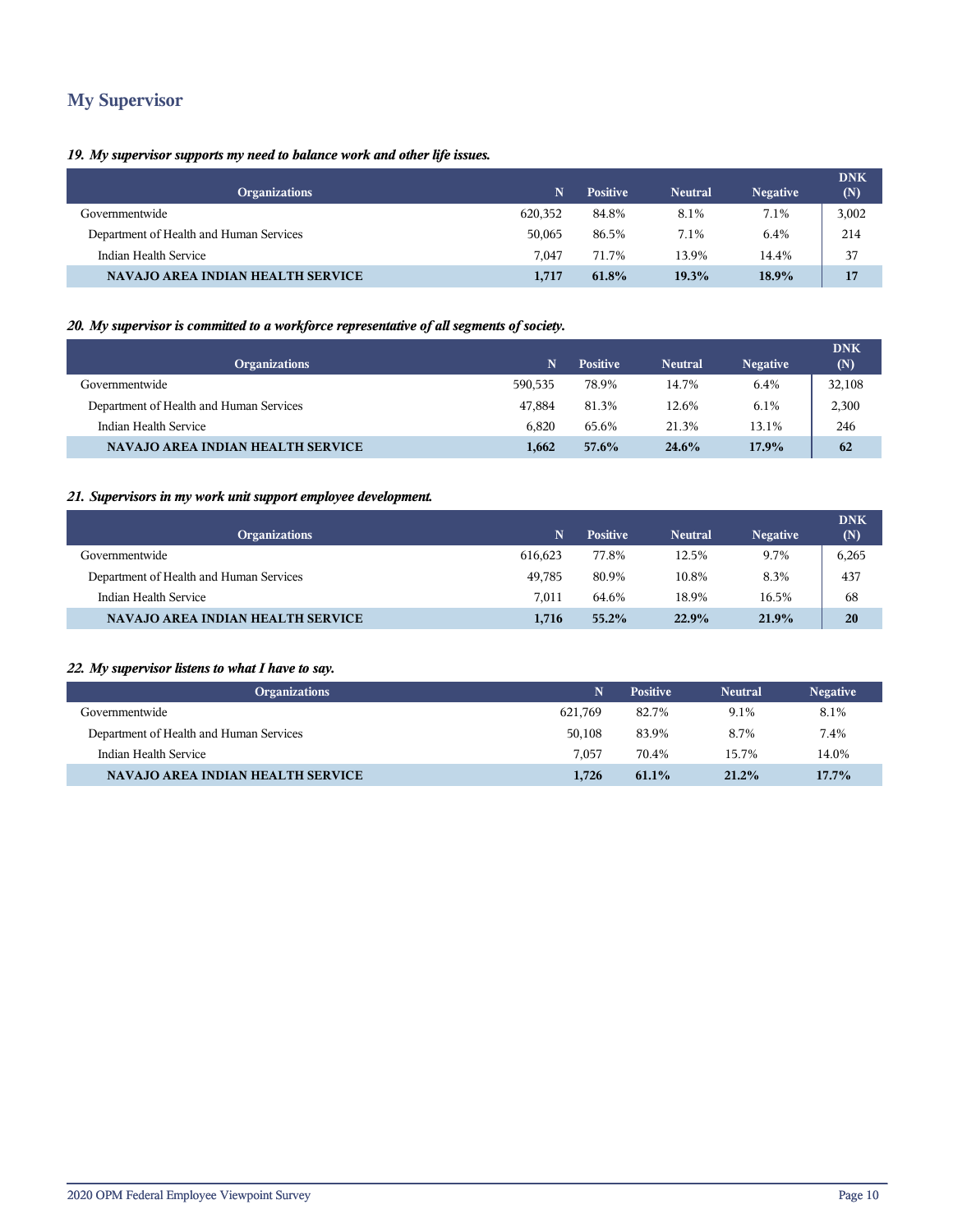# **My Supervisor (continued)**

#### *23. My supervisor treats me with respect.*

| <b>Organizations</b>                    |         | <b>Positive</b> | <b>Neutral</b> | <b>Negative</b> |
|-----------------------------------------|---------|-----------------|----------------|-----------------|
| Governmentwide                          | 621.647 | 86.5%           | 7.6%           | 5.9%            |
| Department of Health and Human Services | 50,095  | 86.5%           | 7.6%           | 5.9%            |
| Indian Health Service                   | 7.062   | 74.4%           | 14.7%          | 11.0%           |
| NAVAJO AREA INDIAN HEALTH SERVICE       | 1,730   | 66.2%           | 19.3%          | $14.5\%$        |

#### *24. I have trust and confidence in my supervisor.*

| <b>Organizations</b>                     |         | <b>Positive</b> | <b>Neutral</b> | <b>Negative</b> |
|------------------------------------------|---------|-----------------|----------------|-----------------|
| Governmentwide                           | 621.453 | 76.0%           | 12.6%          | 11.3%           |
| Department of Health and Human Services  | 50,055  | 78.0%           | 11.9%          | 10.1%           |
| Indian Health Service                    | 7.056   | 64.1%           | 18.3%          | 17.6%           |
| <b>NAVAJO AREA INDIAN HEALTH SERVICE</b> | 1,725   | 57.4%           | 20.9%          | 21.7%           |

## *25. Overall, how good a job do you feel is being done by your immediate supervisor?*

| <b>Organizations</b>                     |         | <b>Positive</b> | <b>Neutral</b> | <b>Negative</b> |
|------------------------------------------|---------|-----------------|----------------|-----------------|
| Governmentwide                           | 623.361 | 78.1%           | 14.0%          | 7.8%            |
| Department of Health and Human Services  | 50,237  | 80.5%           | 12.5%          | 7.0%            |
| Indian Health Service                    | 7.089   | 64.9%           | 20.2%          | 14.8%           |
| <b>NAVAJO AREA INDIAN HEALTH SERVICE</b> | 1,737   | 56.3%           | $24.7\%$       | $19.0\%$        |

## **Leadership**

## *26. In my organization, senior leaders generate high levels of motivation and commitment in the workforce.*

| <b>Organizations</b>                     | N       | <b>Positive</b> | <b>Neutral</b> | <b>Negative</b> | <b>DNK</b><br>(N) |
|------------------------------------------|---------|-----------------|----------------|-----------------|-------------------|
| Governmentwide                           | 610.089 | 50.7%           | 23.6%          | 25.7%           | 10,495            |
| Department of Health and Human Services  | 49.369  | 59.7%           | 21.3%          | 19.1%           | 763               |
| Indian Health Service                    | 6.960   | 44.4%           | 27.5%          | 28.1%           | 99                |
| <b>NAVAJO AREA INDIAN HEALTH SERVICE</b> | 1.694   | 37.6%           | $29.1\%$       | 33.3%           | 31                |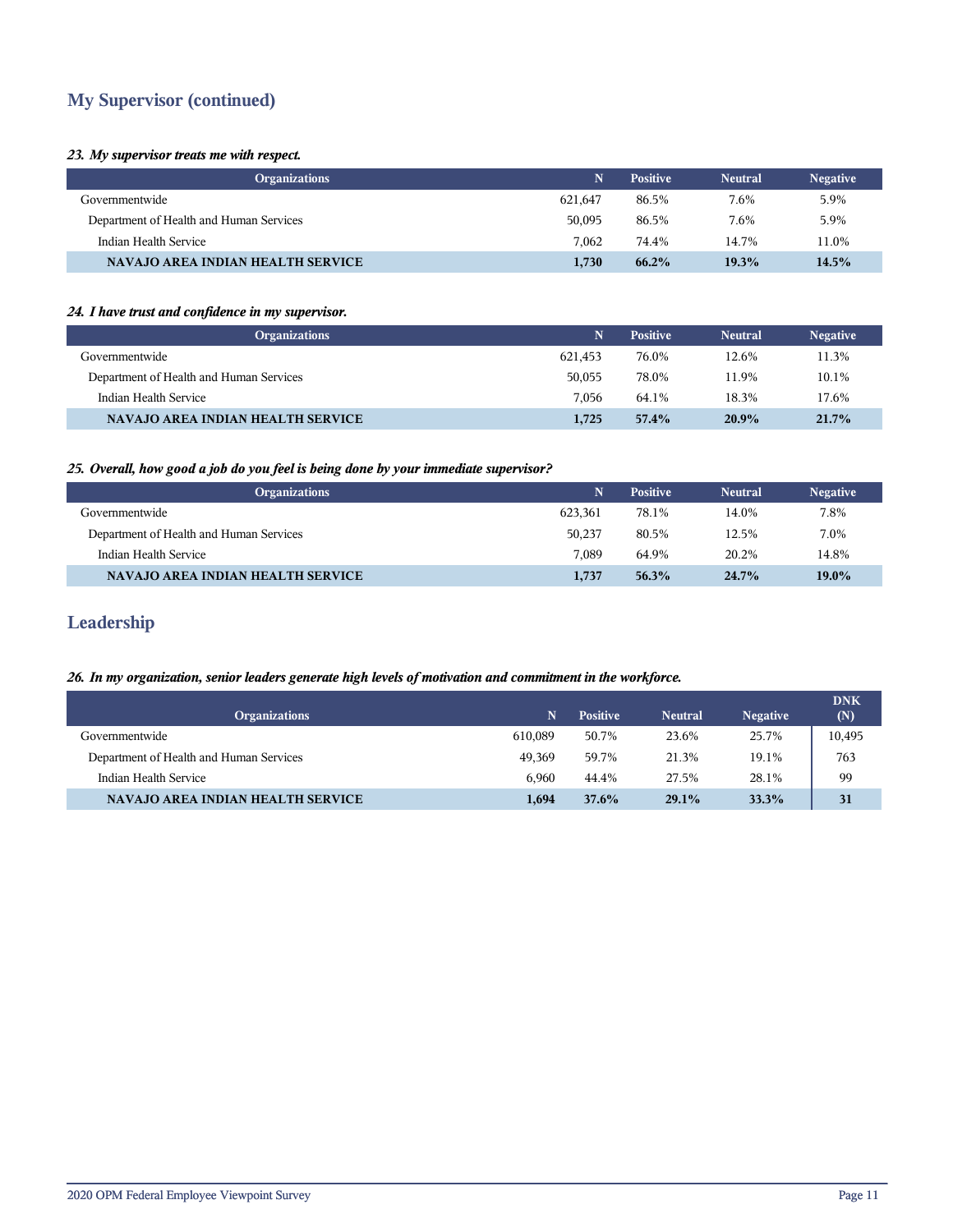# **Leadership (continued)**

## *27. My organization's senior leaders maintain high standards of honesty and integrity.*

| <b>Organizations</b>                     | N       | <b>Positive</b> | <b>Neutral</b> | <b>Negative</b> | <b>DNK</b><br>(N) |
|------------------------------------------|---------|-----------------|----------------|-----------------|-------------------|
| Governmentwide                           | 589.211 | 61.0%           | 21.5%          | 17.5%           | 28,542            |
| Department of Health and Human Services  | 47.938  | 65.2%           | 20.2%          | 14.6%           | 1,988             |
| Indian Health Service                    | 6.819   | 49.6%           | 28.2%          | 22.3%           | 218               |
| <b>NAVAJO AREA INDIAN HEALTH SERVICE</b> | 1,660   | 39.7%           | 33.5%          | 26.8%           | 60                |

#### *28. Managers communicate the goals of the organization.*

| <b>Organizations</b>                     | N       | <b>Positive</b> | <b>Neutral</b> | <b>Negative</b> | <b>DNK</b><br>(N) |
|------------------------------------------|---------|-----------------|----------------|-----------------|-------------------|
| Governmentwide                           | 613,083 | 67.6%           | 17.3%          | 15.1%           | 5,087             |
| Department of Health and Human Services  | 49.536  | 72.9%           | 15.5%          | 11.6%           | 405               |
| Indian Health Service                    | 6.925   | 53.6%           | 24.1%          | 22.2%           | 92                |
| <b>NAVAJO AREA INDIAN HEALTH SERVICE</b> | 1,674   | 44.7%           | 28.0%          | 27.3%           | 36                |

#### *29. Managers promote communication among different work units (for example, about projects, goals, needed resources).*

| <b>Organizations</b>                     | N       | <b>Positive</b> | <b>Neutral</b> | <b>Negative</b> | <b>DNK</b><br>(N) |
|------------------------------------------|---------|-----------------|----------------|-----------------|-------------------|
| Governmentwide                           | 608,353 | 60.1%           | 19.8%          | 20.1%           | 11,890            |
| Department of Health and Human Services  | 49.156  | 66.0%           | 18.0%          | 16.1%           | 904               |
| Indian Health Service                    | 6.932   | 47.2%           | 25.5%          | 27.3%           | 115               |
| <b>NAVAJO AREA INDIAN HEALTH SERVICE</b> | 1.698   | $40.0\%$        | $29.0\%$       | 31.0%           | 30                |

#### *30. Overall, how good a job do you feel is being done by the manager directly above your immediate supervisor?*

| <b>Organizations</b>                     | N       | <b>Positive</b> | <b>Neutral</b> | <b>Negative</b> | <b>DNK</b><br>(N) |
|------------------------------------------|---------|-----------------|----------------|-----------------|-------------------|
| Governmentwide                           | 584.531 | 66.8%           | 20.0%          | 13.2%           | 34,681            |
| Department of Health and Human Services  | 47.547  | 71.7%           | 18.0%          | 10.2%           | 2,522             |
| Indian Health Service                    | 6.597   | 53.6%           | 27.2%          | 19.2%           | 450               |
| <b>NAVAJO AREA INDIAN HEALTH SERVICE</b> | 1,598   | 44.0%           | 31.3%          | 24.7%           | 123               |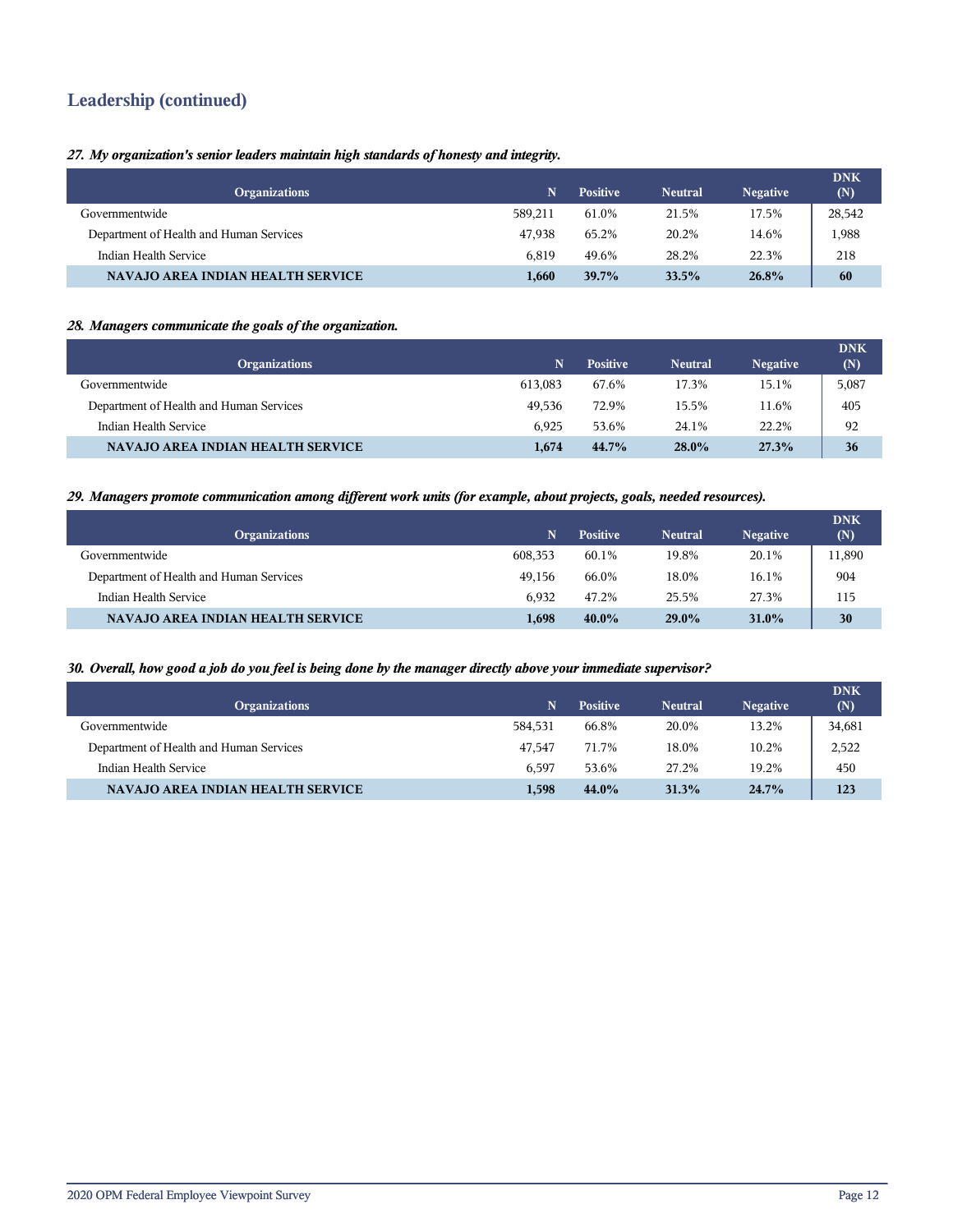# **Leadership (continued)**

## *31. I have a high level of respect for my organization's senior leaders.*

| <b>Organizations</b>                     |         | <b>Positive</b> | <b>Neutral</b> | <b>Negative</b> | <b>DNK</b><br>(N) |
|------------------------------------------|---------|-----------------|----------------|-----------------|-------------------|
| Governmentwide                           | 610.973 | 61.8%           | 21.2%          | 17.0%           | 8,107             |
| Department of Health and Human Services  | 49.475  | 68.2%           | 18.6%          | 13.1%           | 582               |
| Indian Health Service                    | 6.898   | 57.5%           | 24.9%          | 17.6%           | 145               |
| <b>NAVAJO AREA INDIAN HEALTH SERVICE</b> | 1.674   | 51.5%           | 29.1%          | 19.3%           | 48                |

## *32. Senior leaders demonstrate support for Work-Life programs.*

| <b>Organizations</b>                     | N       | <b>Positive</b> | <b>Neutral</b> | <b>Negative</b> | <b>DNK</b><br>(N) |
|------------------------------------------|---------|-----------------|----------------|-----------------|-------------------|
| Governmentwide                           | 574.976 | 64.2%           | 22.0%          | 13.8%           | 43,872            |
| Department of Health and Human Services  | 47.236  | 72.8%           | 17.8%          | 9.4%            | 2,809             |
| Indian Health Service                    | 6.300   | 47.6%           | 33.3%          | 19.1%           | 735               |
| <b>NAVAJO AREA INDIAN HEALTH SERVICE</b> | 1,536   | 38.8%           | 37.2%          | 24.0%           | 183               |

## **My Satisfaction**

## *33. How satisfied are you with your involvement in decisions that affect your work?*

| <b>Organizations</b>                    | N       | <b>Positive</b> | <b>Neutral</b> | <b>Negative</b> |
|-----------------------------------------|---------|-----------------|----------------|-----------------|
| Governmentwide                          | 615.320 | 57.9%           | 21.8%          | 20.2%           |
| Department of Health and Human Services | 49.876  | 63.1%           | 20.5%          | 16.4%           |
| Indian Health Service                   | 7.004   | 52.5%           | 27.3%          | 20.3%           |
| NAVAJO AREA INDIAN HEALTH SERVICE       | 1,708   | $49.4\%$        | $30.7\%$       | 19.9%           |

## *34. How satisfied are you with the information you receive from management on what's going on in your organization?*

| <b>Organizations</b>                    |         | <b>Positive</b> | <b>Neutral</b> | <b>Negative</b> |
|-----------------------------------------|---------|-----------------|----------------|-----------------|
| Governmentwide                          | 613.053 | 57.8%           | 20.6%          | 21.6%           |
| Department of Health and Human Services | 49.702  | 64.3%           | 19.4%          | 16.3%           |
| Indian Health Service                   | 6.978   | 47.3%           | 27.3%          | 25.5%           |
| NAVAJO AREA INDIAN HEALTH SERVICE       | 1,704   | $43.2\%$        | $30.1\%$       | 26.7%           |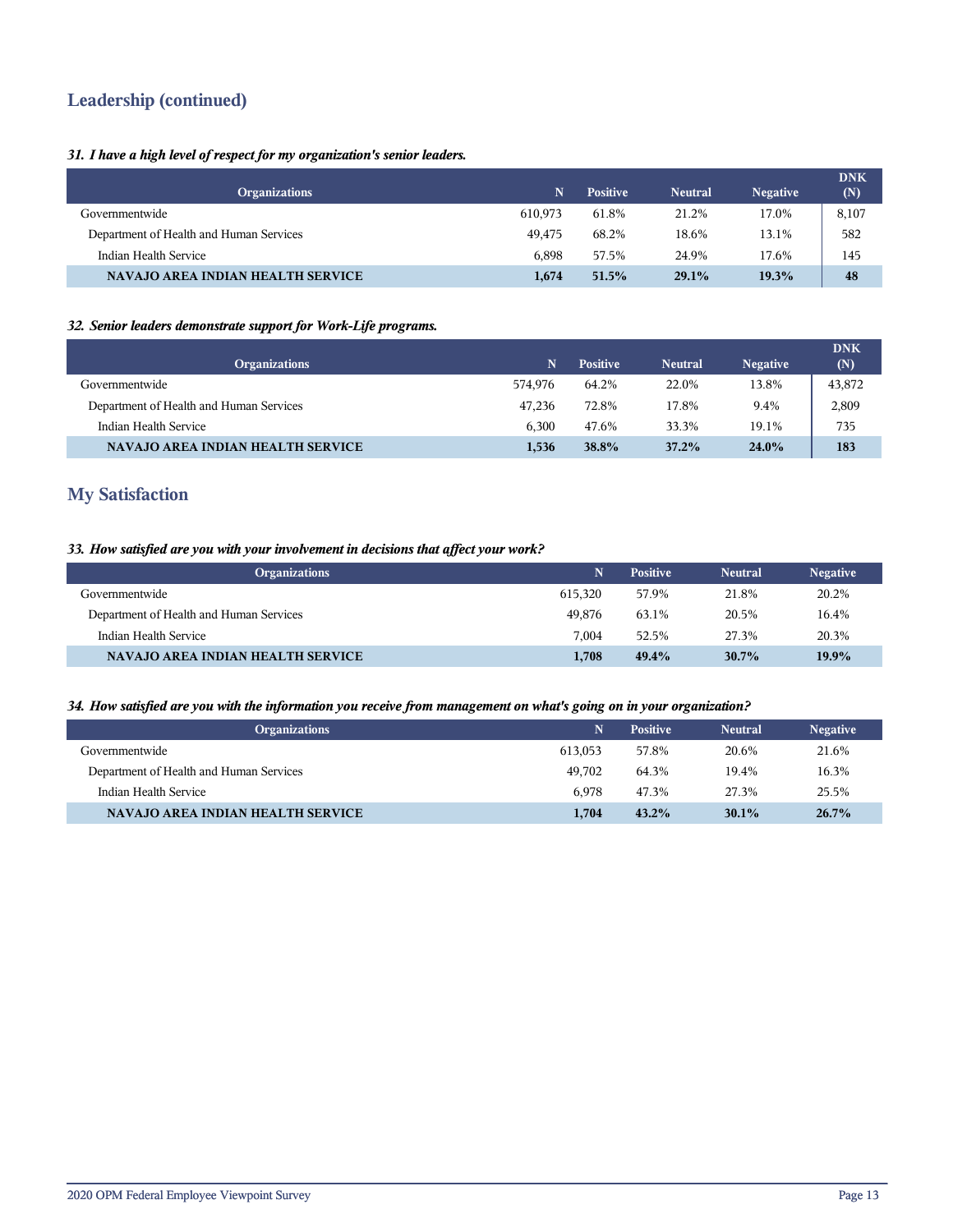# **My Satisfaction (continued)**

## *35. How satisfied are you with the recognition you receive for doing a good job?*

| <b>Organizations</b>                     | N       | <b>Positive</b> | <b>Neutral</b> | <b>Negative</b> |
|------------------------------------------|---------|-----------------|----------------|-----------------|
| Governmentwide                           | 612.519 | 58.7%           | 21.0%          | 20.2%           |
| Department of Health and Human Services  | 49.713  | 64.3%           | 19.5%          | 16.1%           |
| Indian Health Service                    | 6.971   | 45.0%           | 28.1%          | 26.9%           |
| <b>NAVAJO AREA INDIAN HEALTH SERVICE</b> | 1.705   | <b>38.8%</b>    | 31.6%          | $29.6\%$        |

## *36. Considering everything, how satisfied are you with your job?*

| <b>Organizations</b>                    |         | <b>Positive</b> | <b>Neutral</b> | <b>Negative</b> |
|-----------------------------------------|---------|-----------------|----------------|-----------------|
| Governmentwide                          | 611.647 | 71.6%           | 15.4%          | 13.0%           |
| Department of Health and Human Services | 49.653  | 76.6%           | 13.9%          | 9.5%            |
| Indian Health Service                   | 6.962   | 70.5%           | 18.5%          | 11.0%           |
| NAVAJO AREA INDIAN HEALTH SERVICE       | 1.702   | 71.3%           | 19.5%          | $9.2\%$         |

## *37. Considering everything, how satisfied are you with your pay?*

| <b>Organizations</b>                     |         | <b>Positive</b> | <b>Neutral</b> | <b>Negative</b> |
|------------------------------------------|---------|-----------------|----------------|-----------------|
| Governmentwide                           | 614.373 | 67.0%           | 15.0%          | 18.0%           |
| Department of Health and Human Services  | 49.813  | 69.8%           | 15.1%          | 15.1%           |
| Indian Health Service                    | 6.968   | 63.9%           | 18.5%          | 17.6%           |
| <b>NAVAJO AREA INDIAN HEALTH SERVICE</b> | 1,698   | 63.0%           | 20.4%          | $16.5\%$        |

## *38. Considering everything, how satisfied are you with your organization?*

| <b>Organizations</b>                    |         | <b>Positive</b> | <b>Neutral</b> | <b>Negative</b> |
|-----------------------------------------|---------|-----------------|----------------|-----------------|
| Governmentwide                          | 615.661 | 65.6%           | 18.9%          | 15.5%           |
| Department of Health and Human Services | 49.886  | 72.6%           | 16.7%          | 10.7%           |
| Indian Health Service                   | 7.008   | 60.4%           | 24.9%          | 14.7%           |
| NAVAJO AREA INDIAN HEALTH SERVICE       | 1.709   | $56.2\%$        | 29.2%          | 14.6%           |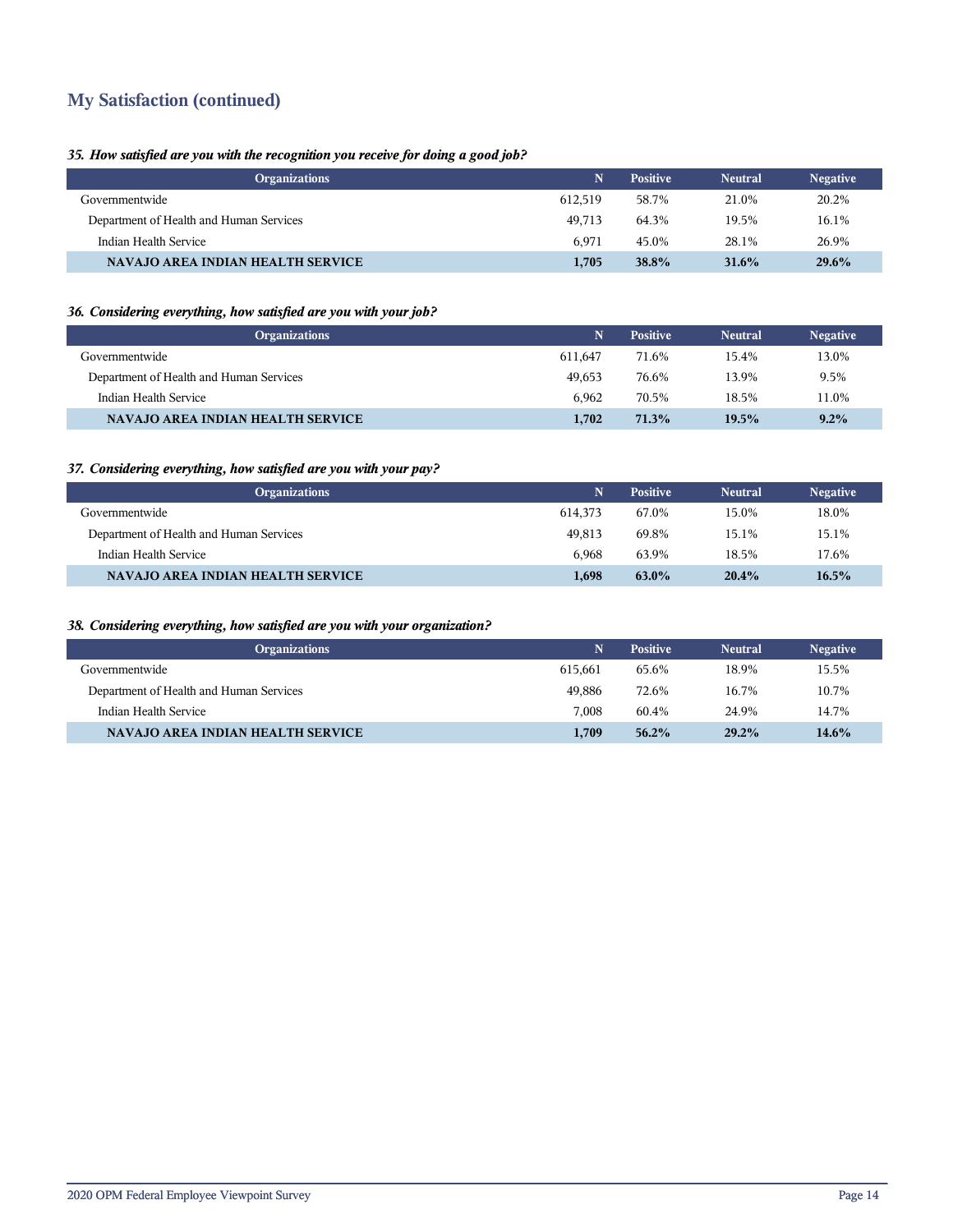## **Telework**

## *40A. Please select the response that BEST describes your teleworking schedule (1) BEFORE the COVID-19 pandemic.*

|                                         |         | <b>Telework</b>              |             |                                    |                                        |                   |  |
|-----------------------------------------|---------|------------------------------|-------------|------------------------------------|----------------------------------------|-------------------|--|
| <b>Organizations</b>                    | N.      | <b>Every</b><br>Work<br>Day. | Per<br>Week | $3-4$ Days 1-2 Days<br>Per<br>Week | Only $1-2$<br>Days Per<br><b>Month</b> | Very Infrequently |  |
| Governmentwide                          | 606,230 | 3.2%                         | 5.3%        | 15.5%                              | 5.0%                                   | 12.8%             |  |
| Department of Health and Human Services | 49.449  | 4.8%                         | 8.8%        | 37.4%                              | 5.7%                                   | 11.6%             |  |
| Indian Health Service                   | 6,817   | 3.2%                         | 1.2%        | 2.5%                               | $0.5\%$                                | 3.1%              |  |
| NAVAJO AREA INDIAN HEALTH SERVICE       | 1.660   | $3.4\%$                      | 1.1%        | $0.5\%$                            | $0.5\%$                                | $1.6\%$           |  |

## *40A. Please select the response that BEST describes your teleworking schedule (1) BEFORE the COVID-19 pandemic. (continued)*

|                                          |         | Do Not Telework                                |                                   |                                           |                 |  |
|------------------------------------------|---------|------------------------------------------------|-----------------------------------|-------------------------------------------|-----------------|--|
| <b>Organizations</b>                     | N.      | <b>Must Be</b><br>Physically<br><b>Present</b> | <b>Technical</b><br><b>Issues</b> | Not Approved Choose Not to<br>to Telework | <b>Telework</b> |  |
| Governmentwide                           | 606,230 | 23.7%                                          | 3.4%                              | 19.1%                                     | 11.8%           |  |
| Department of Health and Human Services  | 49.449  | 13.1%                                          | 1.7%                              | 7.6%                                      | 9.3%            |  |
| Indian Health Service                    | 6.817   | 48.8%                                          | 5.8%                              | 22.0%                                     | 12.9%           |  |
| <b>NAVAJO AREA INDIAN HEALTH SERVICE</b> | 1.660   | 53.5%                                          | $8.4\%$                           | 18.5%                                     | 12.4%           |  |

### *40B. Please select the response that BEST describes your teleworking schedule (2) DURING the PEAK of the pandemic.*

|                                         |         | <b>Telework</b>       |              |                                                 |                          |                          |
|-----------------------------------------|---------|-----------------------|--------------|-------------------------------------------------|--------------------------|--------------------------|
| <b>Organizations</b>                    | N       | Every<br>Work<br>Day. | Per.<br>Week | $3-4$ Days $1-2$ Days Only $1-2$<br>Per<br>Week | Days Per<br><b>Month</b> | <b>Very Infrequently</b> |
| Governmentwide                          | 608.111 | 59.0%                 | 9.5%         | 5.2%                                            | 1.0%                     | 3.3%                     |
| Department of Health and Human Services | 49.362  | 75.3%                 | 4.8%         | 2.5%                                            | 0.5%                     | 1.7%                     |
| Indian Health Service                   | 6.855   | 18.3%                 | 4.8%         | 3.3%                                            | 1.0%                     | 4.0%                     |
| NAVAJO AREA INDIAN HEALTH SERVICE       | 1,660   | $5.7\%$               | 2.9%         | 1.4%                                            | $1.0\%$                  | $2.4\%$                  |

## *40B. Please select the response that BEST describes your teleworking schedule (2) DURING the PEAK of the pandemic. (continued)*

|                                          |         | Do Not Telework                         |                                   |                                           |                 |  |  |
|------------------------------------------|---------|-----------------------------------------|-----------------------------------|-------------------------------------------|-----------------|--|--|
| <b>Organizations</b>                     | N       | <b>Must Be</b><br>Physically<br>Present | <b>Technical</b><br><b>Issues</b> | Not Approved Choose Not to<br>to Telework | <b>Telework</b> |  |  |
| Governmentwide                           | 608,111 | 16.0%                                   | 1.6%                              | 2.2%                                      | 2.2%            |  |  |
| Department of Health and Human Services  | 49.362  | 9.7%                                    | 1.3%                              | 2.2%                                      | 2.0%            |  |  |
| Indian Health Service                    | 6.855   | 43.6%                                   | 5.9%                              | 10.6%                                     | 8.6%            |  |  |
| <b>NAVAJO AREA INDIAN HEALTH SERVICE</b> | 1,660   | $50.3\%$                                | 9.5%                              | $16.1\%$                                  | $10.7\%$        |  |  |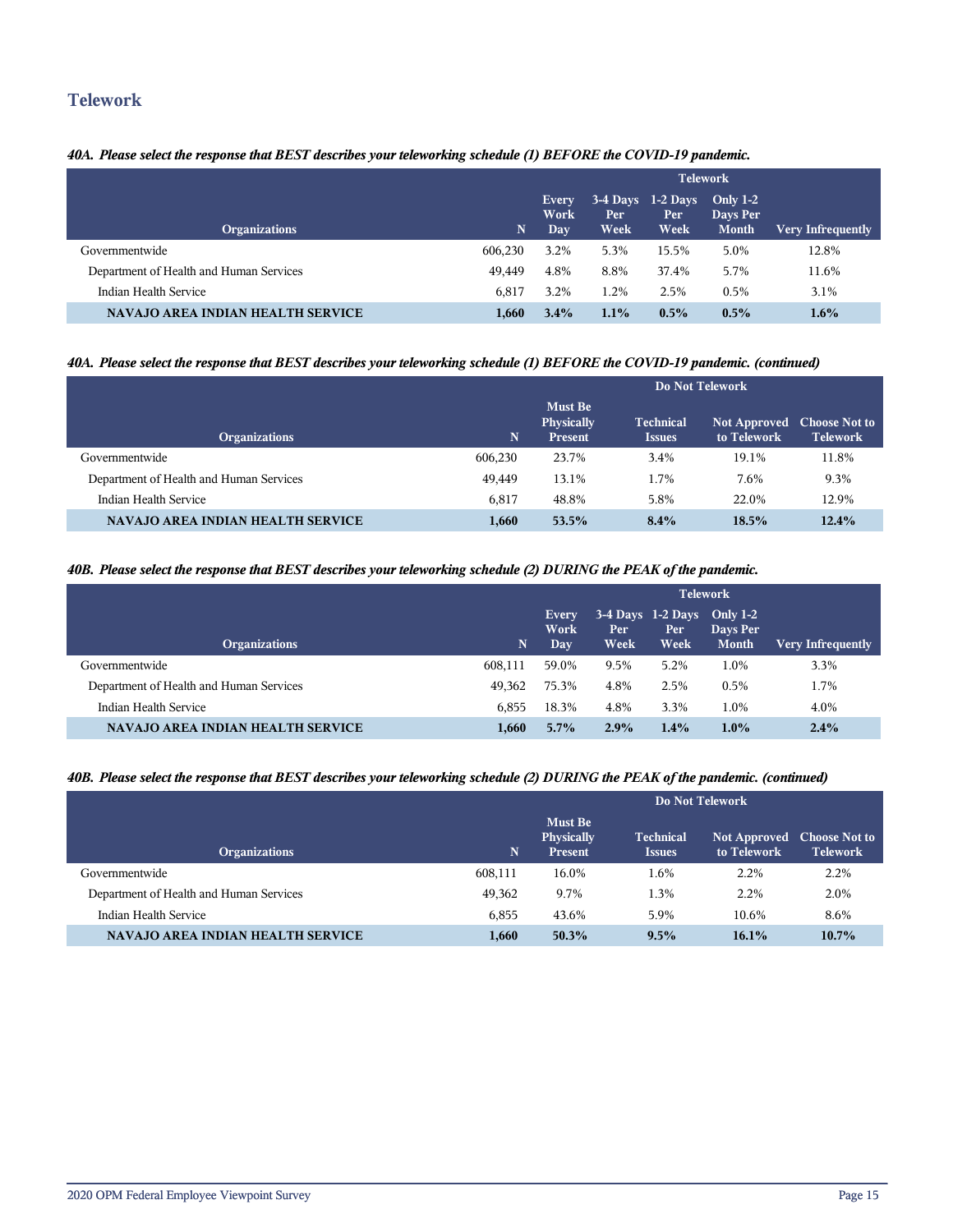# **Telework (continued)**

## *40C. Please select the response that BEST describes your teleworking schedule (3) AS OF the date you responded to this survey.*

|                                          |         | <b>Telework</b>                    |              |                                                 |                   |                          |
|------------------------------------------|---------|------------------------------------|--------------|-------------------------------------------------|-------------------|--------------------------|
| <b>Organizations</b>                     | N       | <b>Every</b><br>Work<br><b>Day</b> | Per:<br>Week | $3-4$ Days $1-2$ Days Only $1-2$<br>Per<br>Week | Days Per<br>Month | <b>Very Infrequently</b> |
| Governmentwide                           | 604.562 | 47.3%                              | 11.6%        | 8.0%                                            | 1.7%              | 3.9%                     |
| Department of Health and Human Services  | 49.303  | 69.8%                              | 7.3%         | 4.1%                                            | $0.8\%$           | 1.8%                     |
| Indian Health Service                    | 6.783   | 15.6%                              | 4.4%         | 3.4%                                            | 1.0%              | 3.3%                     |
| <b>NAVAJO AREA INDIAN HEALTH SERVICE</b> | 1,643   | 5.3%                               | 2.6%         | 2.0%                                            | $1.0\%$           | 2.1%                     |

#### *40C. Please select the response that BEST describes your teleworking schedule (3) AS OF the date you responded to this survey. (continued)*

|                                          |         | Do Not Telework                                       |                                   |                                           |                 |  |  |
|------------------------------------------|---------|-------------------------------------------------------|-----------------------------------|-------------------------------------------|-----------------|--|--|
| <b>Organizations</b>                     | N       | <b>Must Be</b><br><b>Physically</b><br><b>Present</b> | <b>Technical</b><br><b>Issues</b> | Not Approved Choose Not to<br>to Telework | <b>Telework</b> |  |  |
| Governmentwide                           | 604,562 | 18.3%                                                 | 1.7%                              | 3.9%                                      | 3.5%            |  |  |
| Department of Health and Human Services  | 49.303  | 10.3%                                                 | 1.3%                              | 2.2%                                      | 2.4%            |  |  |
| Indian Health Service                    | 6,783   | 45.5%                                                 | 5.7%                              | 11.0%                                     | 10.0%           |  |  |
| <b>NAVAJO AREA INDIAN HEALTH SERVICE</b> | 1,643   | $50.7\%$                                              | $9.0\%$                           | $15.7\%$                                  | 11.5%           |  |  |

# **Work-Life**

## *58. How satisfied are you with the Telework program in your agency?*

| <b>Organizations</b>                     | 'N.     | <b>Positive</b> | <b>Neutral</b> | <b>Negative</b> | <b>Choose Not to</b><br>Participate<br>(N) | <b>Not</b><br>Available<br>to Me<br>(N) | Unaware of<br>Program<br>(N) |
|------------------------------------------|---------|-----------------|----------------|-----------------|--------------------------------------------|-----------------------------------------|------------------------------|
| Governmentwide                           | 512.728 | 78.4%           | 11.5%          | 10.1%           | 9,996                                      | 70,318                                  | 5,155                        |
| Department of Health and Human Services  | 44.721  | 87.7%           | 7.1%           | 5.2%            | 678                                        | 3,281                                   | 319                          |
| Indian Health Service                    | 3.309   | 60.8%           | 25.6%          | 13.6%           | 396                                        | 2.764                                   | 267                          |
| <b>NAVAJO AREA INDIAN HEALTH SERVICE</b> | 518     | 43.3%           | 35.9%          | 20.8%           | 91                                         | 874                                     | 112                          |

#### *59. Which of the following Work-Life programs have you participated in or used at your agency within the last 12 months? (Mark all that apply)*

| <b>Organizations</b>                    | N       | <b>Alternative</b><br>Work<br><b>Schedules</b> | Health and<br><b>Wellness</b><br><b>Programs</b> | <b>Employee</b><br><b>Assistance</b><br>Program - EAP | <b>Child Care</b><br><b>Programs</b> | Elder Care<br><b>Programs</b> | <b>None</b><br>Listed |
|-----------------------------------------|---------|------------------------------------------------|--------------------------------------------------|-------------------------------------------------------|--------------------------------------|-------------------------------|-----------------------|
| Governmentwide                          | 594.723 | 48.8%                                          | 18.9%                                            | 5.6%                                                  | 2.8%                                 | 0.5%                          | 41.6%                 |
| Department of Health and Human Services | 48.694  | 40.9%                                          | 30.4%                                            | 7.1%                                                  | 3.5%                                 | $1.2\%$                       | 40.3%                 |
| Indian Health Service                   | 6.700   | 26.8%                                          | 29.5%                                            | 5.3%                                                  | 0.8%                                 | 0.5%                          | 52.0%                 |
| NAVAJO AREA INDIAN HEALTH SERVICE       | 1,589   | 29.7%                                          | $30.9\%$                                         | $6.6\%$                                               | $0.5\%$                              | $0.8\%$                       | 48.8%                 |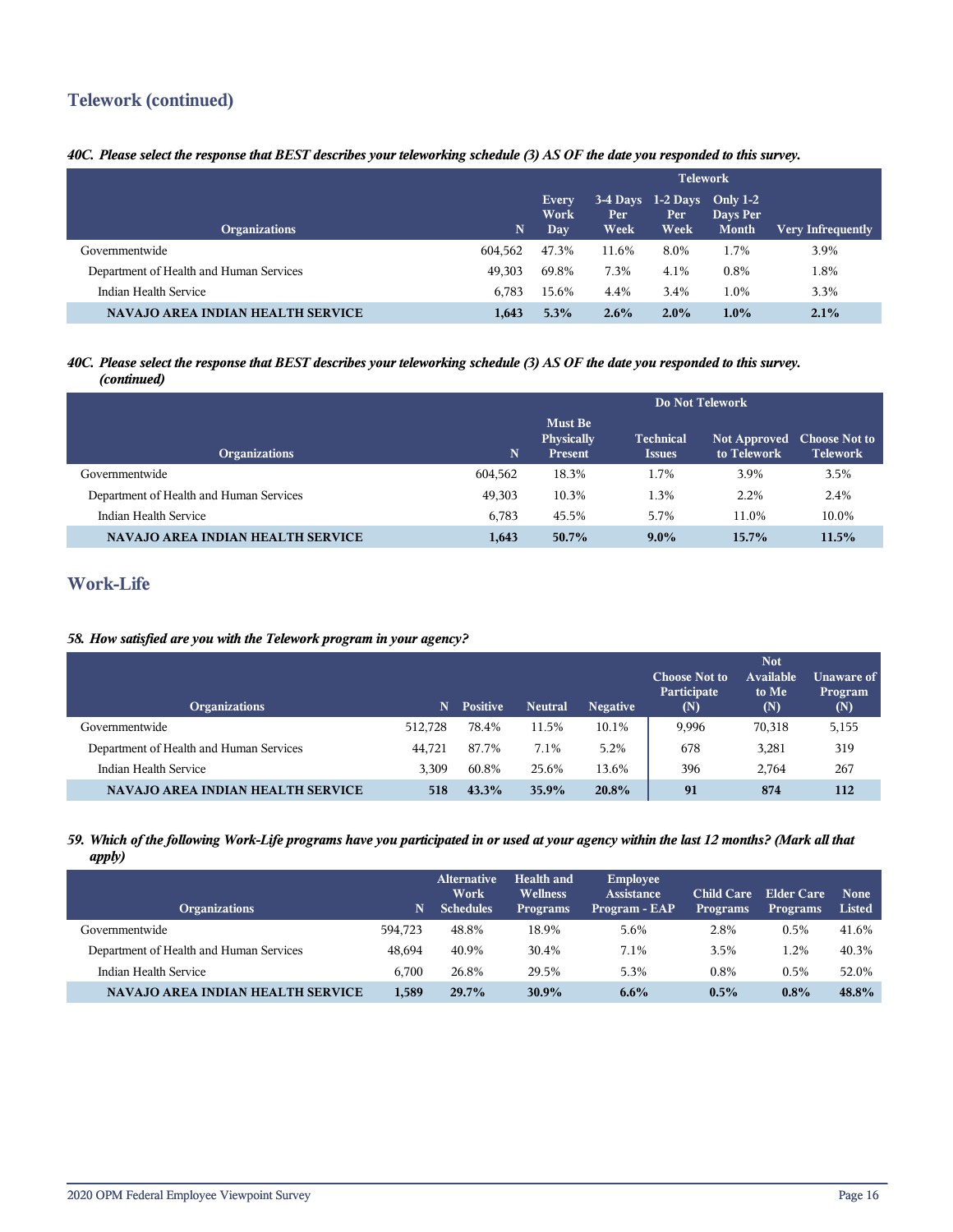# **Work-Life (continued)**

*60. How satisfied are you with the following Work-Life programs in your agency? Alternative Work Schedules (for example, compressed work schedule, flexible work schedule)*

| <b>Organizations</b>                     | N       | <b>Positive</b> | <b>Neutral</b> | <b>Negative</b> | <b>Choose Not to</b><br>Participate<br>(N) | <b>Not</b><br><b>Available</b><br>to Me<br>(N) | Unaware of<br><b>Programs</b><br>(N) |
|------------------------------------------|---------|-----------------|----------------|-----------------|--------------------------------------------|------------------------------------------------|--------------------------------------|
| Governmentwide                           | 420,768 | 82.5%           | 12.1%          | 5.4%            | 92,389                                     | 67,807                                         | 14,558                               |
| Department of Health and Human Services  | 30.784  | 83.8%           | 12.1%          | 4.1%            | 11,534                                     | 5.095                                          | 1,326                                |
| Indian Health Service                    | 3.562   | 63.6%           | 25.6%          | 10.8%           | 608                                        | 2.066                                          | 468                                  |
| <b>NAVAJO AREA INDIAN HEALTH SERVICE</b> | 874     | 58.8%           | 27.4%          | $13.8\%$        | 91                                         | 513                                            | 109                                  |

*61. How satisfied are you with the following Work-Life programs in your agency? Health and Wellness Programs (for example, onsite exercise, flu vaccination, medical screening, CPR training, health and wellness fair)*

| <b>Organizations</b>                     | N       | <b>Positive</b> | <b>Neutral</b> | <b>Negative</b> | <b>Choose Not to</b><br><b>Participate</b><br>(N) | <b>Not</b><br>Available<br>to Me<br>(N) | <b>Unaware of</b><br><b>Programs</b><br>$(\mathbb{N})$ |
|------------------------------------------|---------|-----------------|----------------|-----------------|---------------------------------------------------|-----------------------------------------|--------------------------------------------------------|
| Governmentwide                           | 366,652 | 63.8%           | 27.1%          | 9.1%            | 125.421                                           | 54,613                                  | 44,877                                                 |
| Department of Health and Human Services  | 35,765  | 80.4%           | 16.1%          | 3.4%            | 9,437                                             | 1,684                                   | 1,539                                                  |
| Indian Health Service                    | 5.399   | 68.3%           | 25.0%          | 6.7%            | 399                                               | 500                                     | 359                                                    |
| <b>NAVAJO AREA INDIAN HEALTH SERVICE</b> | 1.327   | $65.6\%$        | 26.8%          | $7.6\%$         | 77                                                | 106                                     | 60                                                     |

*62. How satisfied are you with the following Work-Life programs in your agency? Employee Assistance Program - EAP (for example, short-term counseling, referral services, legal services, education services)*

| <b>Organizations</b>                    | N       | <b>Positive</b> | <b>Neutral</b> | <b>Negative</b> | <b>Choose Not to</b><br><b>Participate</b><br>(N) | <b>Not</b><br><b>Available</b><br>to Me<br>(N) | Unaware of<br><b>Programs</b><br>(N) |
|-----------------------------------------|---------|-----------------|----------------|-----------------|---------------------------------------------------|------------------------------------------------|--------------------------------------|
| Governmentwide                          | 270.883 | 51.1%           | 42.7%          | 6.3%            | 266,695                                           | 13,796                                         | 42,632                               |
| Department of Health and Human Services | 21,027  | 58.5%           | 36.6%          | 4.9%            | 23,962                                            | 711                                            | 2,846                                |
| Indian Health Service                   | 3.645   | 45.2%           | 47.7%          | 7.1%            | 2.004                                             | 346                                            | 708                                  |
| NAVAJO AREA INDIAN HEALTH SERVICE       | 904     | 44.4%           | 47.2%          | 8.4%            | 425                                               | 90                                             | 161                                  |

*63. How satisfied are you with the following Work-Life programs in your agency? Child Care Programs (for example, child care center, parenting classes and support groups, back-up care, subsidy, flexible spending account)*

| <b>Organizations</b>                     | N       | <b>Positive</b> | <b>Neutral</b> | <b>Negative</b> | <b>Choose Not to</b><br>Participate<br>(N) | <b>Not</b><br>Available<br>to Me<br>(N) | Unaware of<br><b>Programs</b><br>(N) |
|------------------------------------------|---------|-----------------|----------------|-----------------|--------------------------------------------|-----------------------------------------|--------------------------------------|
| Governmentwide                           | 174.140 | 36.9%           | 55.6%          | 7.5%            | 300,375                                    | 55,448                                  | 63,609                               |
| Department of Health and Human Services  | 13.821  | 46.2%           | 47.8%          | 5.9%            | 27,328                                     | 3,402                                   | 3,934                                |
| Indian Health Service                    | 2.057   | 28.1%           | 61.8%          | 10.1%           | 1,813                                      | 1,430                                   | 1,396                                |
| <b>NAVAJO AREA INDIAN HEALTH SERVICE</b> | 474     | 25.3%           | $61.1\%$       | $13.6\%$        | 376                                        | 403                                     | 328                                  |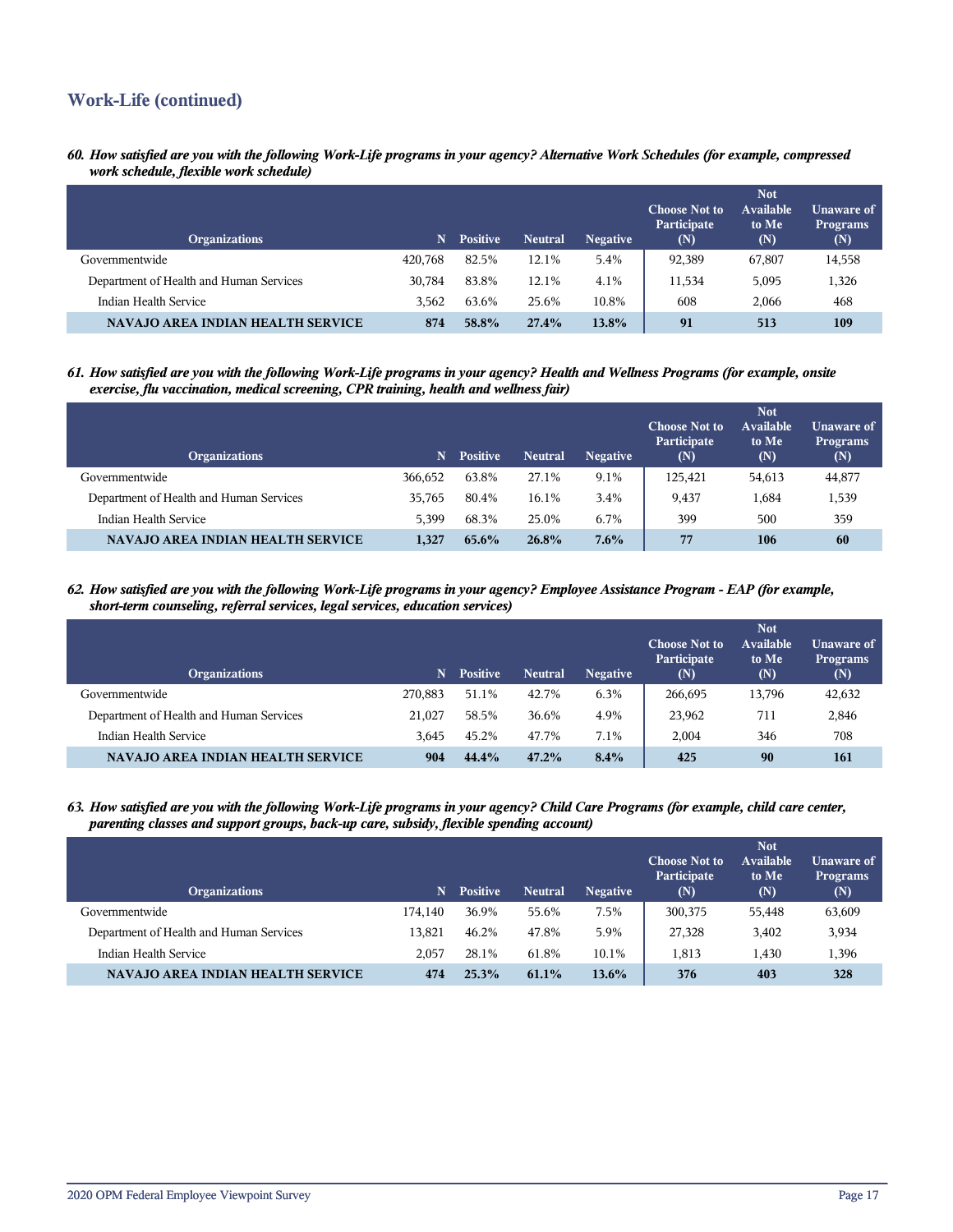# **Work-Life (continued)**

*64. How satisfied are you with the following Work-Life programs in your agency? Elder Care Programs (for example, elder/adult care, support groups, resources)*

| <b>Organizations</b>                     | N.      | <b>Positive</b> | <b>Neutral</b> | <b>Negative</b> | <b>Choose Not to</b><br>Participate<br>(N) | <b>Not</b><br><b>Available</b><br>to Me<br>(N) | Unaware of<br><b>Programs</b><br>(N) |
|------------------------------------------|---------|-----------------|----------------|-----------------|--------------------------------------------|------------------------------------------------|--------------------------------------|
| Governmentwide                           | 140.850 | 28.5%           | 66.2%          | 5.3%            | 298,503                                    | 49,768                                         | 101,189                              |
| Department of Health and Human Services  | 11.116  | 38.8%           | 57.2%          | 4.0%            | 27,995                                     | 2,909                                          | 6,319                                |
| Indian Health Service                    | 1.956   | 26.6%           | 64.6%          | 8.8%            | 1.761                                      | 1.290                                          | 1,659                                |
| <b>NAVAJO AREA INDIAN HEALTH SERVICE</b> | 459     | 25.3%           | 62.4%          | 12.3%           | 362                                        | 373                                            | 376                                  |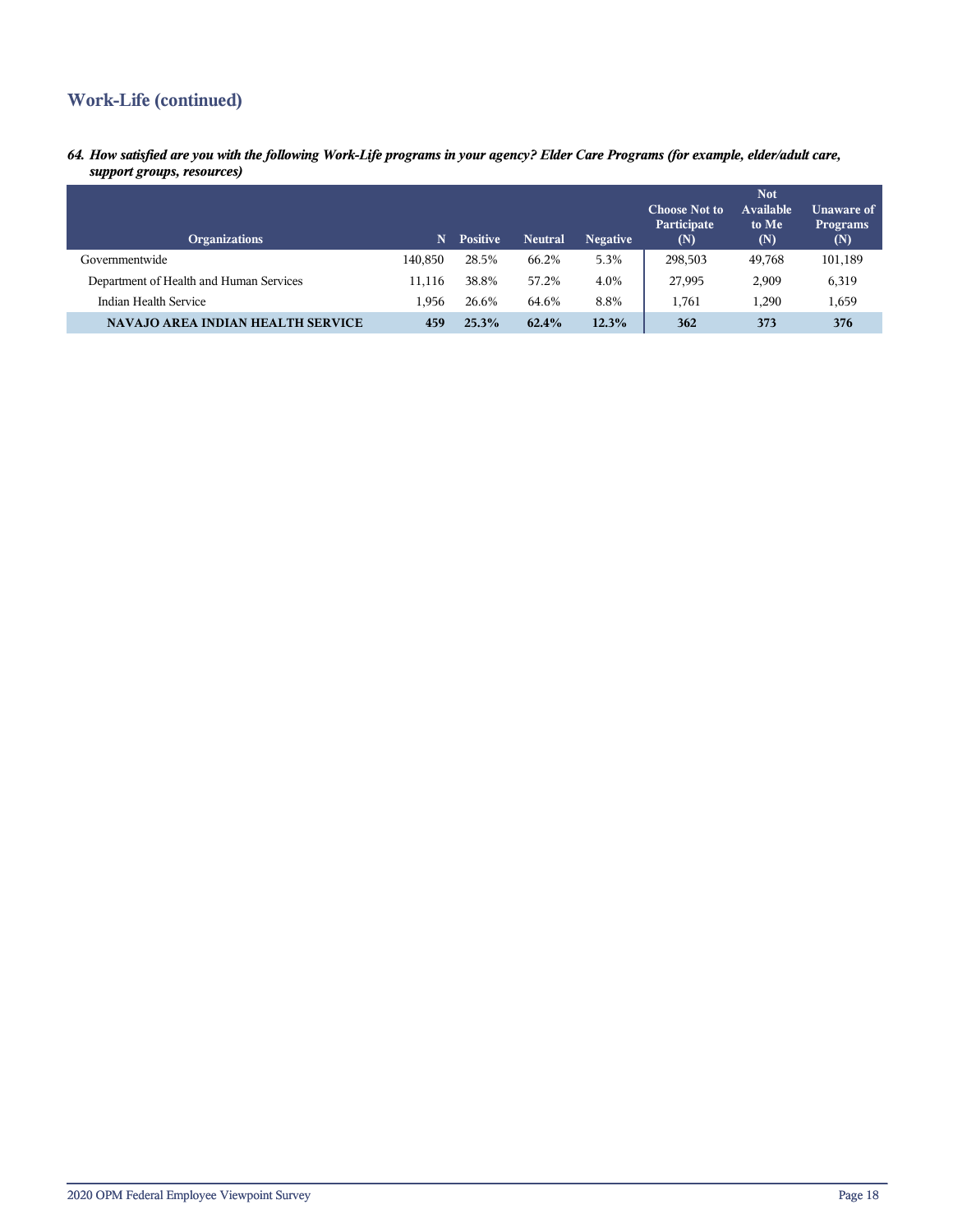# **My Employment Demographics**

## *Where do you work?*

| Response                                           | $\frac{0}{0}$ |
|----------------------------------------------------|---------------|
| Headquarters                                       | 3.6%          |
| Field                                              | 91.8%         |
| Full-time telework (e.g., home office, telecenter) | 4.5%          |

## *What is your supervisory status?*

| <b>Response</b> | $\frac{0}{0}$ |
|-----------------|---------------|
| Senior Leader   | 1.5%          |
| Manager         | 3.3%          |
| Supervisor      | 14.4%         |
| Team Leader     | 10.4%         |
| Non-Supervisor  | 70.4%         |
|                 |               |

## *What is your pay category/grade?*

| <b>Response</b>                                      | $\frac{0}{0}$ |
|------------------------------------------------------|---------------|
| Federal Wage System                                  | $6.1\%$       |
| GS 1-6                                               | 32.2%         |
| GS 7-12                                              | 46.7%         |
| GS 13-15                                             | 10.8%         |
| Senior Executive Service                             | 0.1%          |
| Senior Level (SL) or Scientific or Professional (ST) | $0.1\%$       |
| Other                                                | 3.9%          |

## *What is your US military service status?*

| <b>Response</b>                         | $\frac{0}{0}$ |
|-----------------------------------------|---------------|
| No Prior Military Service               | 90.9%         |
| Currently in National Guard or Reserves | 0.5%          |
| Retired                                 | 1.7%          |
| Separated or Discharged                 | 6.9%          |

Note: Percentages for demographic questions are unweighted.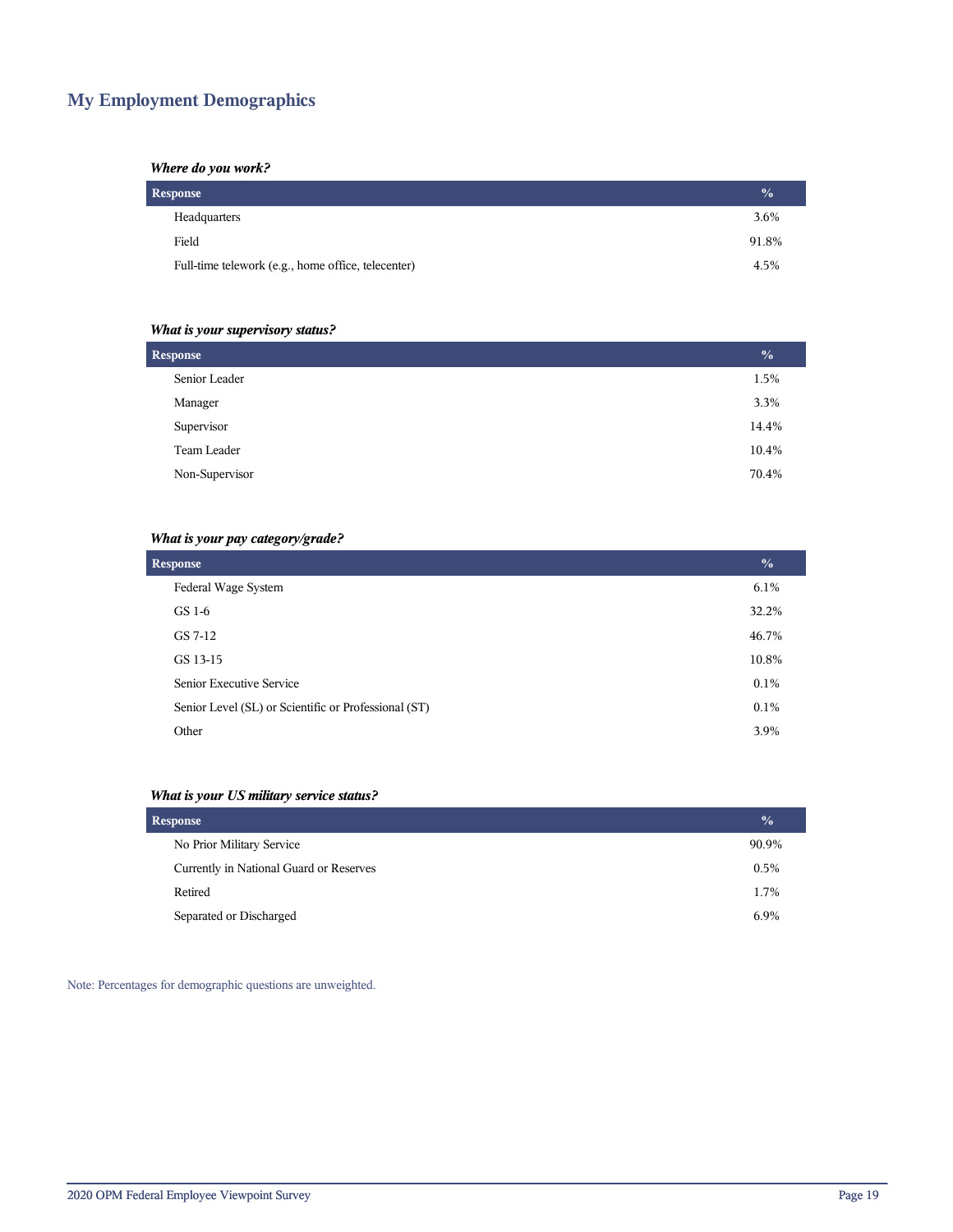# **My Employment Demographics (continued)**

#### *Are you:*

| <b>Response</b> |                                                                                                                                              |         |  |  |  |
|-----------------|----------------------------------------------------------------------------------------------------------------------------------------------|---------|--|--|--|
|                 | The spouse of a current active duty service member of the U.S. Armed Forces                                                                  | $0.5\%$ |  |  |  |
|                 | The spouse of a service member who retired or separated from active duty in the U.S. Armed Forces with a<br>disability rating of 100 percent | 1.4%    |  |  |  |
|                 | The widow(er) of a service member killed while on active duty in the U.S. Armed Forces                                                       | $0.0\%$ |  |  |  |
|                 | None of the categories listed                                                                                                                | 98.1%   |  |  |  |

#### *Have you been hired under the Military Spouse Non-Competitive Hiring Authority?*

| Response |                                                                                                               |  |          |          |  | $\%$    |
|----------|---------------------------------------------------------------------------------------------------------------|--|----------|----------|--|---------|
| Yes      |                                                                                                               |  |          |          |  | $0.0\%$ |
| No       |                                                                                                               |  |          |          |  | 100.0%  |
| .        | restricted to the contract of the contract of the contract of the contract of the contract of the contract of |  | $\cdots$ | $\cdots$ |  |         |

*Note: If the response to the previous question on if you are a military spouse was "None of the categories listed," this item was skipped.*

#### *How long have you been with the Federal Government (excluding military service)?*

| <b>Response</b>    |       |  |  |
|--------------------|-------|--|--|
| Less than 1 year   | 0.4%  |  |  |
| 1 to 3 years       | 13.5% |  |  |
| 4 to 5 years       | 10.3% |  |  |
| 6 to 10 years      | 15.2% |  |  |
| 11 to 14 years     | 15.4% |  |  |
| 15 to 20 years     | 18.6% |  |  |
| More than 20 years | 26.6% |  |  |

#### *How long have you been with your current agency (for example, Department of Justice, Environmental Protection Agency)?*

| <b>Response</b>    |       |  |
|--------------------|-------|--|
| Less than 1 year   | 2.5%  |  |
| 1 to 3 years       | 19.0% |  |
| 4 to 5 years       | 12.2% |  |
| 6 to 10 years      | 15.2% |  |
| 11 to 14 years     | 14.1% |  |
| 15 to 20 years     | 16.5% |  |
| More than 20 years | 20.7% |  |

Note: Percentages for demographic questions are unweighted.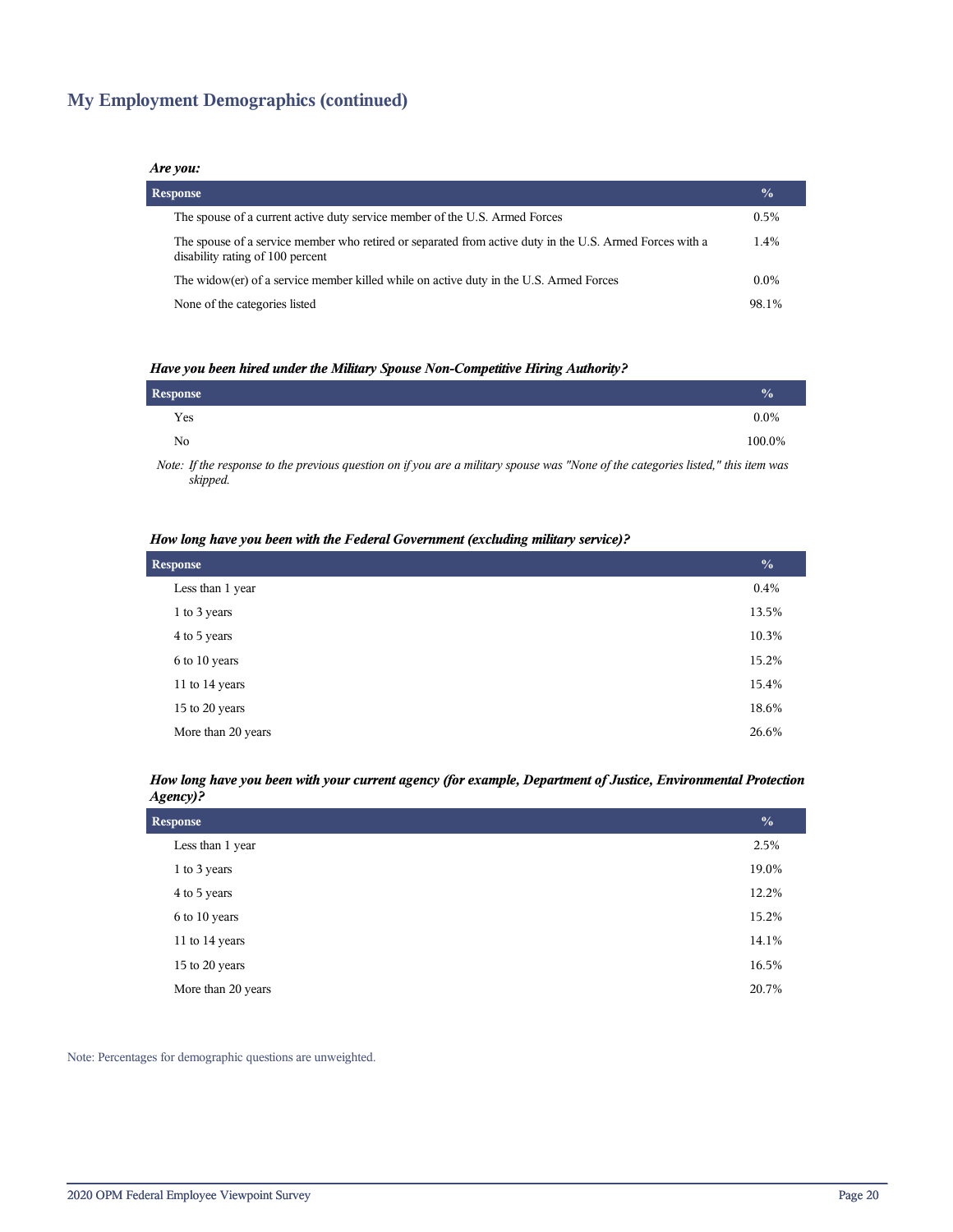## **My Employment Demographics (continued)**

#### *Are you considering leaving your organization within the next year, and if so, why?*

| <b>Response</b>                                         | <b>Before the</b><br>COVID-19<br>pandemic<br>$\frac{0}{0}$ | Today<br>$\frac{0}{0}$ |
|---------------------------------------------------------|------------------------------------------------------------|------------------------|
| No.                                                     | 75.9%                                                      | 66.7%                  |
| Yes, to retire                                          | 6.5%                                                       | 7.4%                   |
| Yes, to take another job within the Federal Government  | 11.9%                                                      | 15.5%                  |
| Yes, to take another job outside the Federal Government | 2.3%                                                       | 3.5%                   |
| Yes, other                                              | 3.5%                                                       | 6.9%                   |

#### *Has your intention to leave your organization within the next year changed because of the COVID-19 pandemic?*

| <b>Response</b> | $\frac{0}{0}$ |
|-----------------|---------------|
| Yes             | 35.9%         |
| No.             | 64.1%         |

*Note: If the response to your considering leaving your organization did not differ between "Before the COVID-19 Pandemic" and "Today," this item was skipped.*

#### *I am planning to retire:*

| <b>Response</b>   | <b>Before the</b><br>COVID-19<br>pandemic<br>$\frac{0}{0}$ | Today<br>$\frac{0}{0}$ |
|-------------------|------------------------------------------------------------|------------------------|
| Less than 1 year  | 2.0%                                                       | 3.5%                   |
| 1 year            | 2.5%                                                       | 3.8%                   |
| 2 years           | 5.1%                                                       | 5.3%                   |
| 3 years           | 5.7%                                                       | 4.5%                   |
| 4 years           | 3.4%                                                       | 3.3%                   |
| 5 years           | 6.9%                                                       | 5.9%                   |
| More than 5 years | 74.5%                                                      | 73.8%                  |
|                   |                                                            |                        |

#### *Has your retirement plan changed because of the COVID-19 pandemic?*

| <b>Response</b> |  |  |  |  |                                                                                                                                                                                                                                                                                                                   |  | $\sqrt{a}$ |  |
|-----------------|--|--|--|--|-------------------------------------------------------------------------------------------------------------------------------------------------------------------------------------------------------------------------------------------------------------------------------------------------------------------|--|------------|--|
| Yes             |  |  |  |  |                                                                                                                                                                                                                                                                                                                   |  | 32.9%      |  |
| No              |  |  |  |  |                                                                                                                                                                                                                                                                                                                   |  | 67.1%      |  |
| $\mathbf{v}$    |  |  |  |  | $\mathcal{L}$ and $\mathcal{L}$ and $\mathcal{L}$ and $\mathcal{L}$ are $\mathcal{L}$ and $\mathcal{L}$ and $\mathcal{L}$ and $\mathcal{L}$ and $\mathcal{L}$ and $\mathcal{L}$ and $\mathcal{L}$ and $\mathcal{L}$ and $\mathcal{L}$ and $\mathcal{L}$ and $\mathcal{L}$ and $\mathcal{L}$ and $\mathcal{L}$ and |  |            |  |

*Note: If the response to your retirement plans did not differ between "Before the COVID-19 Pandemic" and "Today," this item was skipped.*

Note: Percentages for demographic questions are unweighted.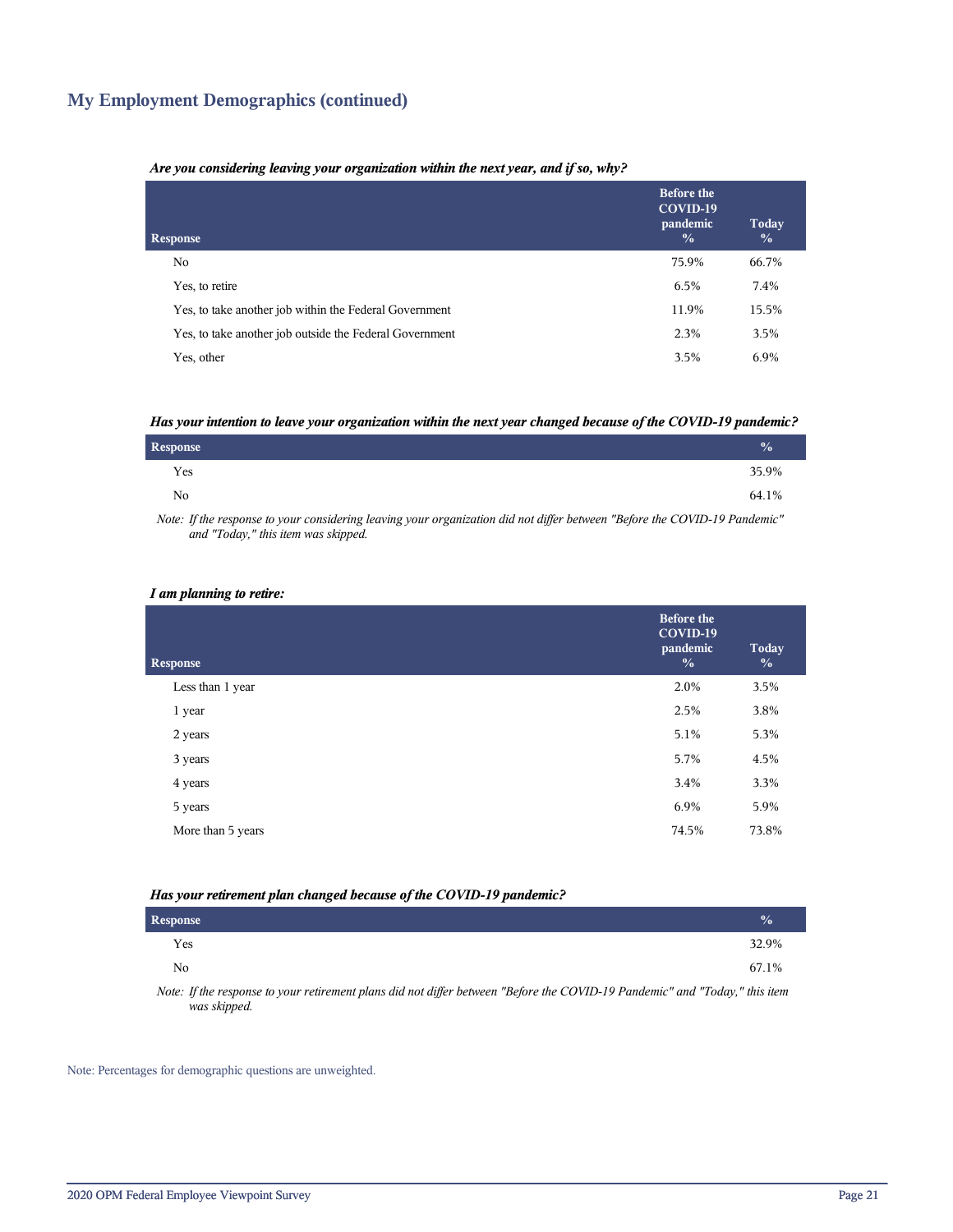# **My Personal Demographics**

| Are you of Hispanic, Latino, or Spanish origin? |  |  |  |
|-------------------------------------------------|--|--|--|
|                                                 |  |  |  |

| Response | $\frac{1}{2}$ |
|----------|---------------|
| Yes      | $3.2\%$       |
| No       | 96.8%         |

#### *Please select the racial category or categories with which you most closely identify.*

| <b>Response</b> |                                  |       |
|-----------------|----------------------------------|-------|
|                 | White                            | 13.9% |
|                 | <b>Black or African American</b> | 0.8%  |
|                 | All other races                  | 85.4% |
|                 |                                  |       |

## *What is your age group?*

| <b>Response</b>    |       |  |  |  |
|--------------------|-------|--|--|--|
| 29 years and under | 2.8%  |  |  |  |
| 30-39 years old    | 18.3% |  |  |  |
| 40-49 years old    | 27.1% |  |  |  |
| 50-59 years old    | 33.2% |  |  |  |
| 60 years or older  | 18.6% |  |  |  |

#### *What is the highest degree or level of education you have completed?*

| <b>Response</b>                                 | $\frac{0}{0}$ |
|-------------------------------------------------|---------------|
| Less than High School/ High School Diploma/ GED | 7.7%          |
| Certification/Some College/Associate's Degree   | 52.0%         |
| Bachelor's Degree                               | 15.2%         |
| Advanced Degrees (Post Bachelor's Degree)       | 25.1%         |

Note: Percentages for demographic questions are unweighted. For confidentiality reasons, percentages for the 'My Personal Demographics' questions may be suppressed. Any suppressed percentages are noted.